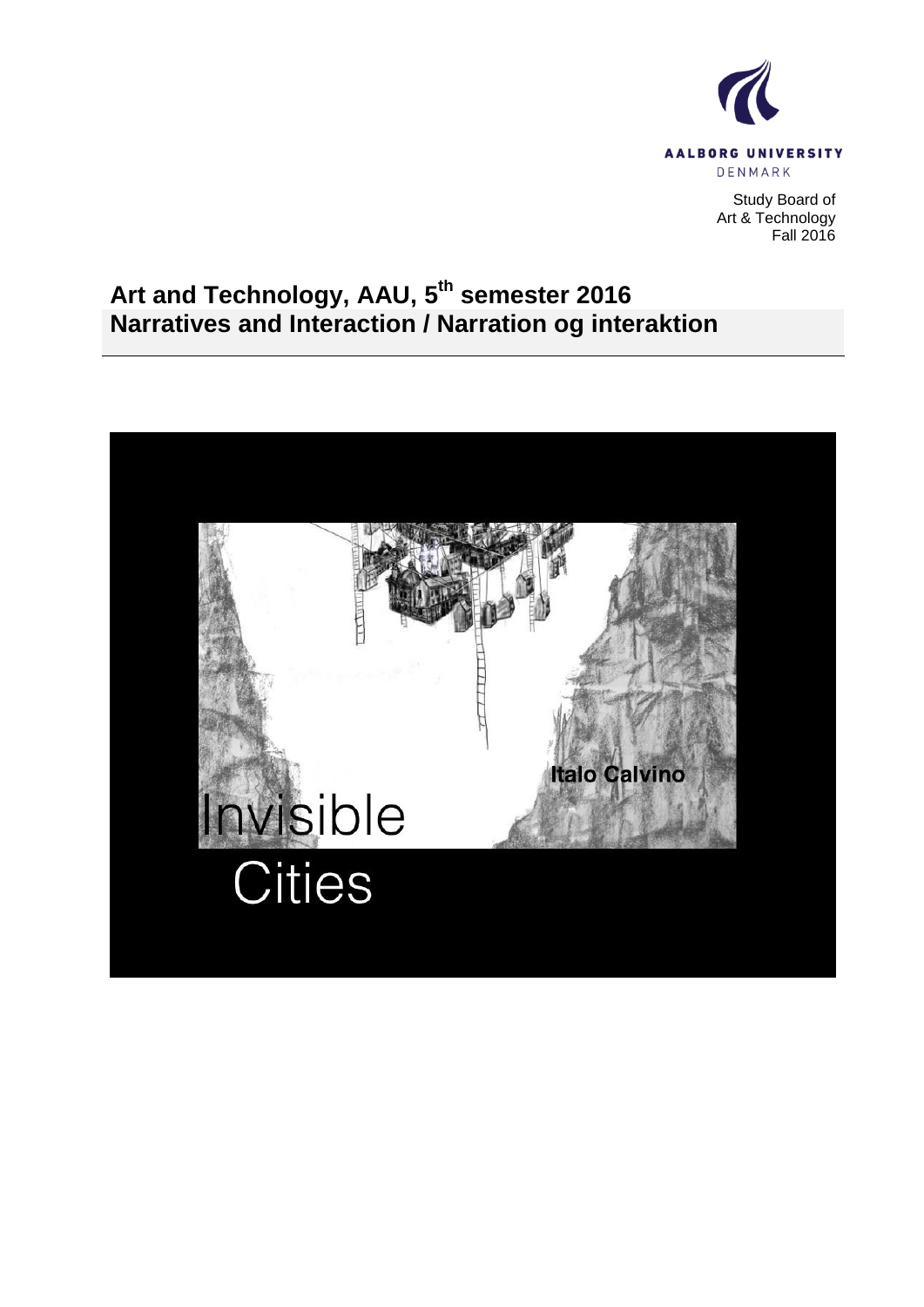## **Semester details:**

| School           | <b>CAT</b>                                  |
|------------------|---------------------------------------------|
| Study board      | ArT & Technology                            |
| Study regulation | BA Study Program in Art & Technology, The   |
|                  | Faculty of Humanities, AAU, September 2014. |

The semester introduces the production and creation of narrative artefacts and universes with special emphasis on the integration of interactive narratives and physical stages. Understanding the logic that shapes the narrative aspects of culture production and artefacts is essential for designing compelling and interactive user experiences. The modules are informed by theoretical and practical courses and seminars concerning concept development for new media including interactive cinema, video editing, scripting, screenings, workshops and discussion. The semester projects provide opportunities to establish collaborative processes and projects with external partners and the city of Aalborg.

## **Overview of the modules**

The semester consists of 4 modules:

**Module 15**: *Narratives and Interaction*, (15 ECTS). The module comprises the semester-project and the following courses supporting the semester-project (10 ECTS):

- 1. *Artistic and Academic Methodology V* (Participatory Methods). Course Coordinator Ståle Stenslie. (1 ECTS). Lectures and workshops. (Integration of the courses on Artistic and Academic Methodology and Manuscript).
- 2. *Narrativity, Dramaturgy and Media 1*: Narrative theories from literature, film, performance and new media. Course coordinator: Elizabeth Jochum (2 ECTS). Lectures, workshops and in-course assignments.
- 3. *Manuscript I*: Storyboards, playwrighting and authoring performance scores. Course Coordinator: Elizabeth Jochum (1 ECTS).
- 4. *Video Editing*: Video Camera, Projection and Live Performance. Course coordinator: Elizabeth Jochum. Lecturer: Thomas Busk. (1 ECTS)

**Module 16**: *Mixed Reality Technologies* (5 ECTS). Focuses on the technology needed to do your semester-projects. The module comprises the following courses:

1. Programming Multimedia Systems. Course coordinator: Palle Dahlstedt. Lecturers: Palle Dahlstedt. (2 ECTS).

**Module 17**: *Art-Based Research* (5 ECTS) is about concept development strategies and practice-based research. The module comprises the following courses:

1. Art-Based Research: Theory and Practice. Course coordinator: Ståle Stenslie. Lecturers: Ståle Stenslie, Maria Cuevas. (2 ECTS).

**Module 18** (Elective): *Multimedia Programming* (5 ECTS). The module comprises the following courses:

1. Multimedia Programming in Autonomous Art. Course coordinator: Lance Putnam. Lecturers: Lance Putnam, Elizabeth Jochum. (2 ECTS).

*OR*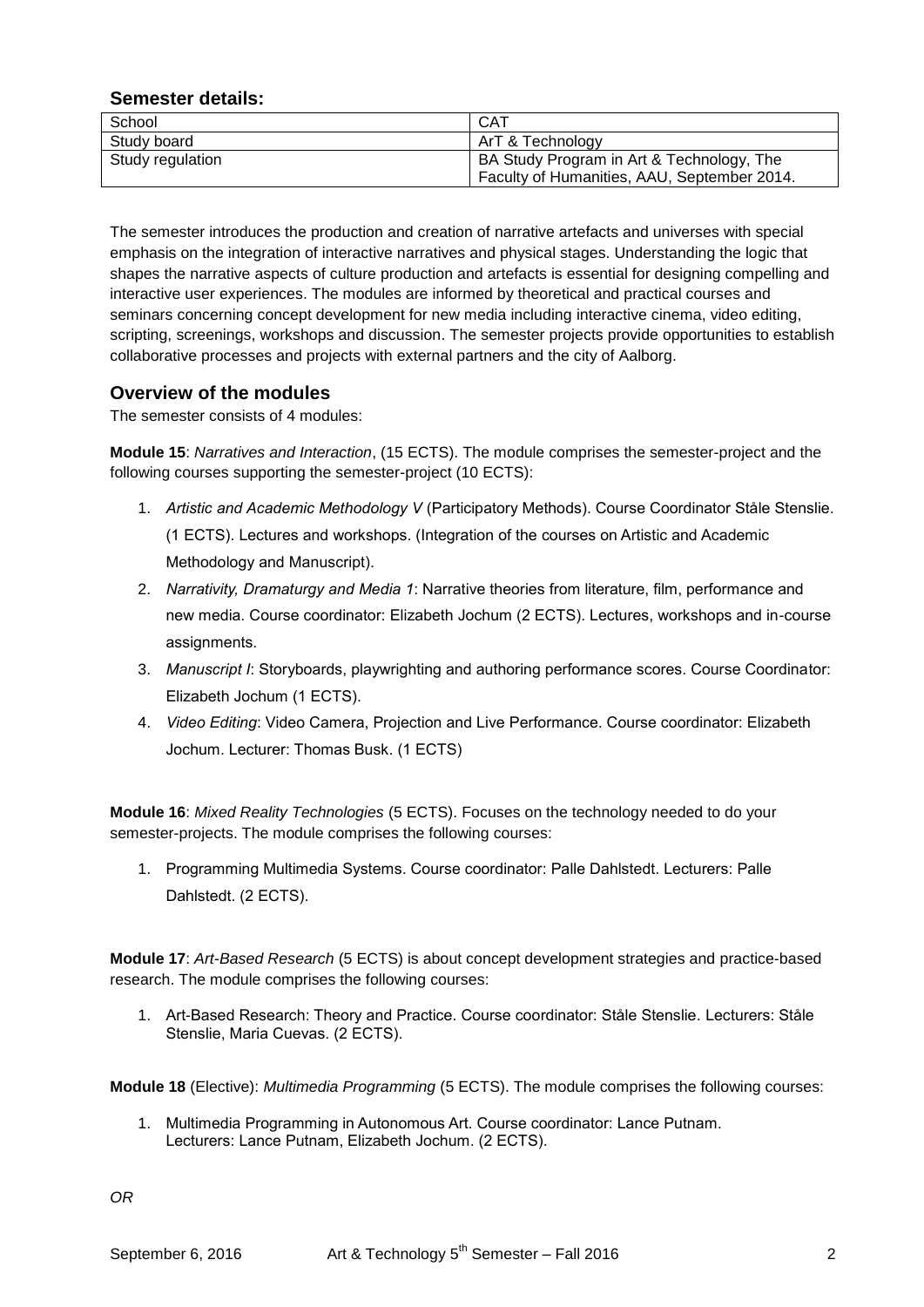You can attend course(s) offered by other study programs. Both you will need to sign up for (contact the study counselors or Anne Nielsen for further information).

## **Narratives and Interaction / Narration og interaktion**

## **Semester Theme (2016):**

Intermedia Performance

This semester will focus on narratives and interaction through intermedia performance. Students will design interactive performance spaces and compose a performance score to adapts Italo Calvino's novel *Invisible Cities* for live performance. The semester project lies at the intersection of cinema, digital media, dramaturgy, dance and performance.

All students will participate in the creative and practical development of a live, intermedia performance. The performance will be open to the public and is scheduled for

## **December 1, 2, and 3rd 2016 in TRANSFORMATOR THEATRE (Aalborg Theatre).**

The external collaboration will be supervised by Elizabeth Jochum with mentorship from Hans Henriksen, artistic director of Aalborg Theatre. Working in groups, students will combine narrative, film, and interactive technologies to design responsive/interactive narrative universes and physical spaces for live performance. Teaching is organized in relevant workshops and related courses aimed at supporting project work. In addition to their individual contributions to group projects, all students will be assigned a role in the Production Team for the performance. Participation in the live event (including the production and technical rehearsals prior to the performance) is required for successful completion of the semester.

During the semester, students will learn theories, histories and practices of interactivity and narrativity in performance and new media. Students will be introduced to different technologies and artistic methods, including prototyping performance technologies, wearable technologies, augmented reality and basic principles of stage design including lighting, sound, and projection. Students will learn to analyze, discuss and apply aesthetic theories and methodologies such as intermediality, performance technology and postdramatic theatre in relation to live performance.

## **Semester coordinator and secretariat assistance:**

**Semester coordinator:** Elizabeth Jochum, KOM [jochum@hum.aau.dk](mailto:jochum@hum.aau.dk) +45 52 23 09 02

**Secretariat:** Anne Nielsen, KOM [amn@hum.aau.dk](mailto:amn@hum.aau.dk) +45 9940 9919

**Supervisors:** Elizabeth Jochum, KOM [jochum@hum.aau.dk](mailto:jochum@hum.aau.dk) +45 52 23 09 02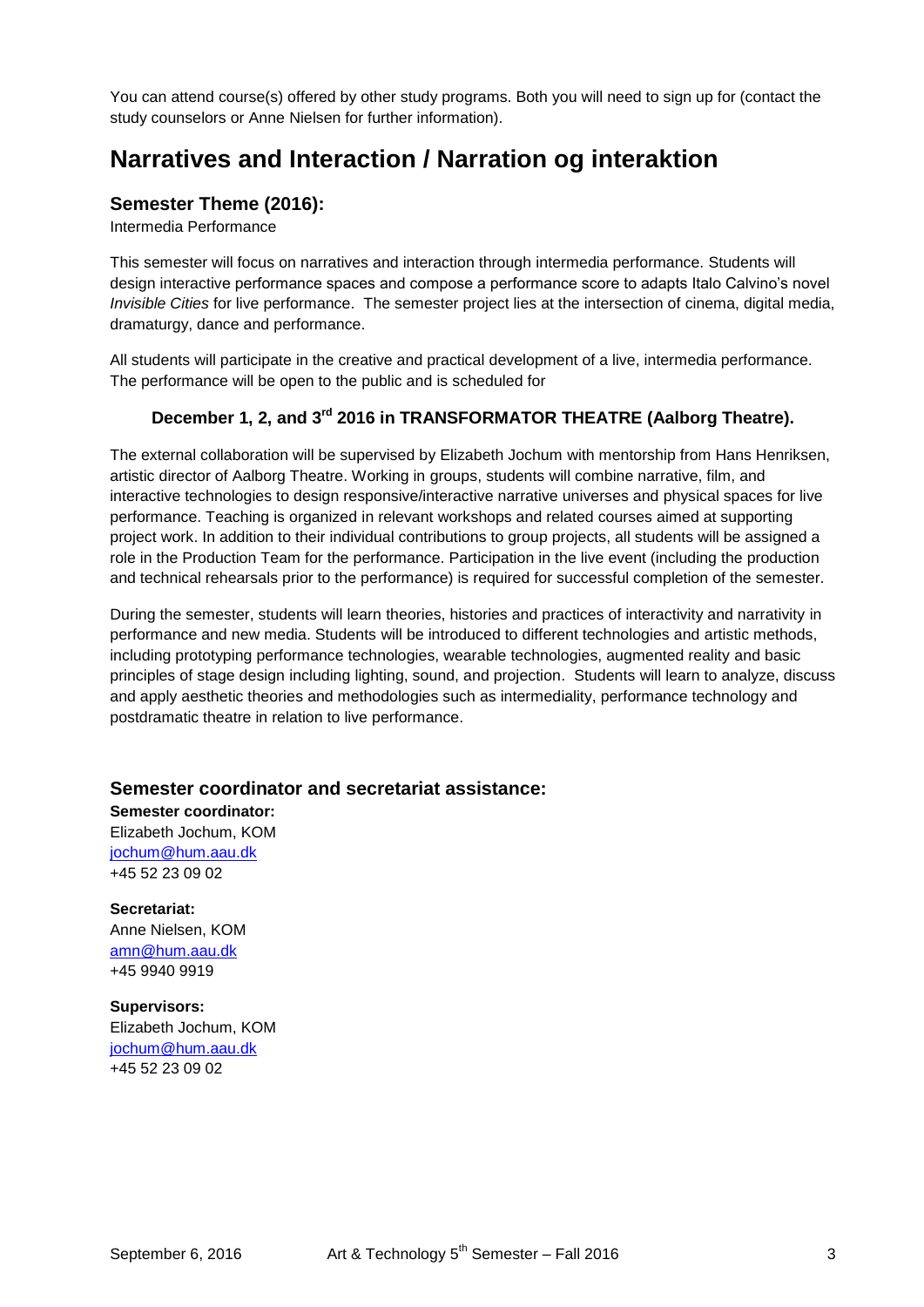## **Overview of the modules**

Module 15: Narratives and Interaction (15 ECTS)

- Artistic and Academic Methodology V (Participatory Methods)
- Dramaturgy and Media I
- Manuscript I
- Video Editing

**Supervisors:**

Elizabeth Jochum

**Teaching staff:**

Elizabeth Jochum, KOM Falk Heinrich, KOM Ståle Stenslie, KOM Thomas T. Busk, KOM MediaLab

Module 16: Mixed Reality Technologies (5 ECTS)

• Programming Multimedia Systems

## **Supervisors:**

Palle Dahlstedt, KOM [dahlstedt@hum.aau.dk](mailto:dahlstedt@hum.aau.dk) +45 20702102

**Teaching staff:** Palle Dahlstedt, KOM

Module 17: ArT-Based Research (5 ECTS)

Art-Based Research – theory and practice

**Supervisors:** Ståle Stenslie, KOM [stenslie@hum.aau.dk](mailto:stenslie@hum.aau.dk) +47 9056 2963

**Teaching staff:** Ståle Stenslie, KOM

Module 18: Multimedia Programming (Elective) (5 ECTS)

• Multimedia Programming

**Supervisors:** Markus Löchtefeld, MT [mloc@create.aau.dk](mailto:lp@create.aau.dk) +45 9356 2170

**Teaching staff:** Markus Löchtefeld, MT, Elizabeth Jochum, KOM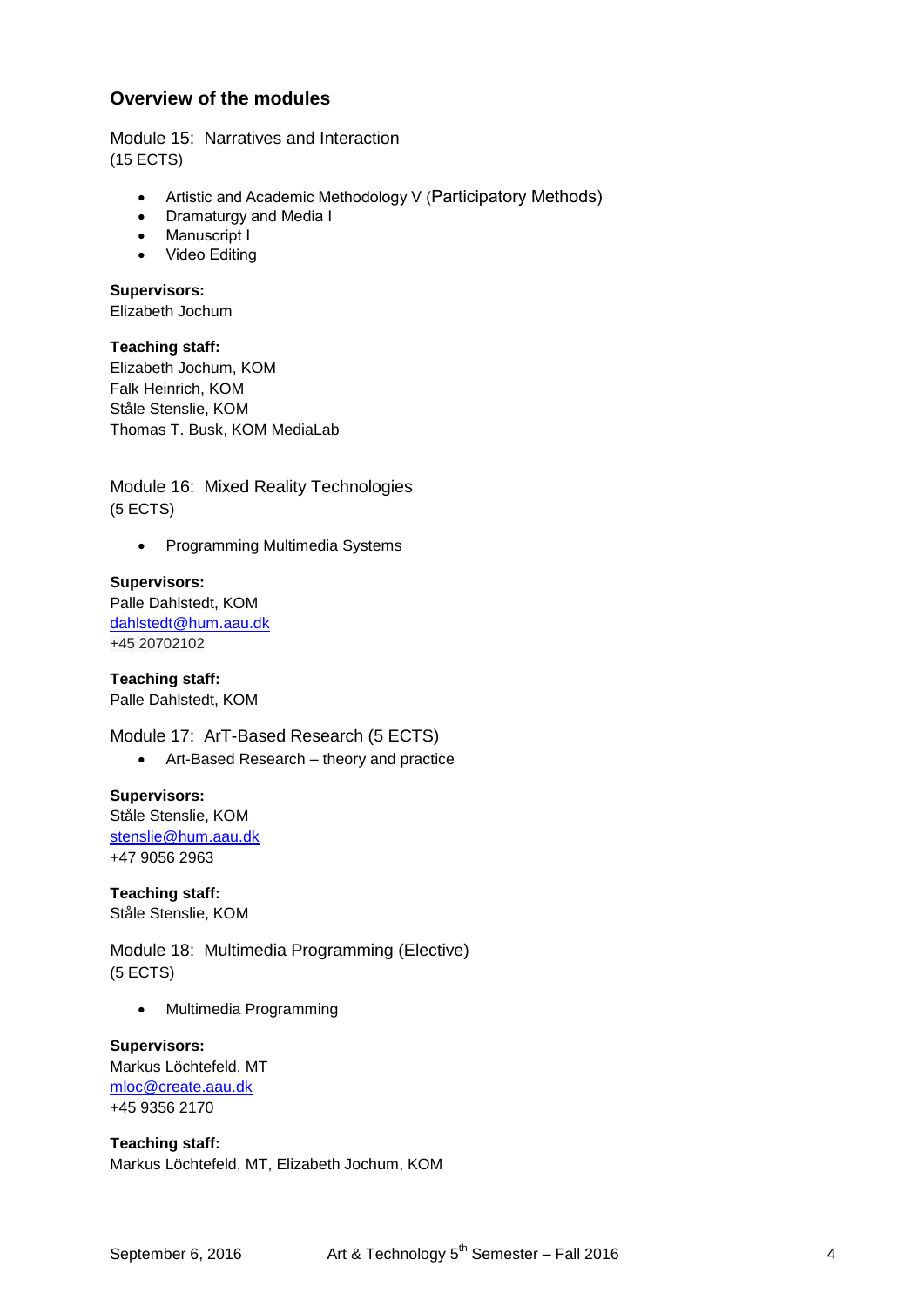## **Departments:**

KOM

Department of Communication and Psychology

AD

Department of Architecture, Design and Mediatechnology (Architecture and Design)

MT

Department of Architecture, Design and Mediatechnology (Mediatechnology)

BYG

Department of Civil Engineering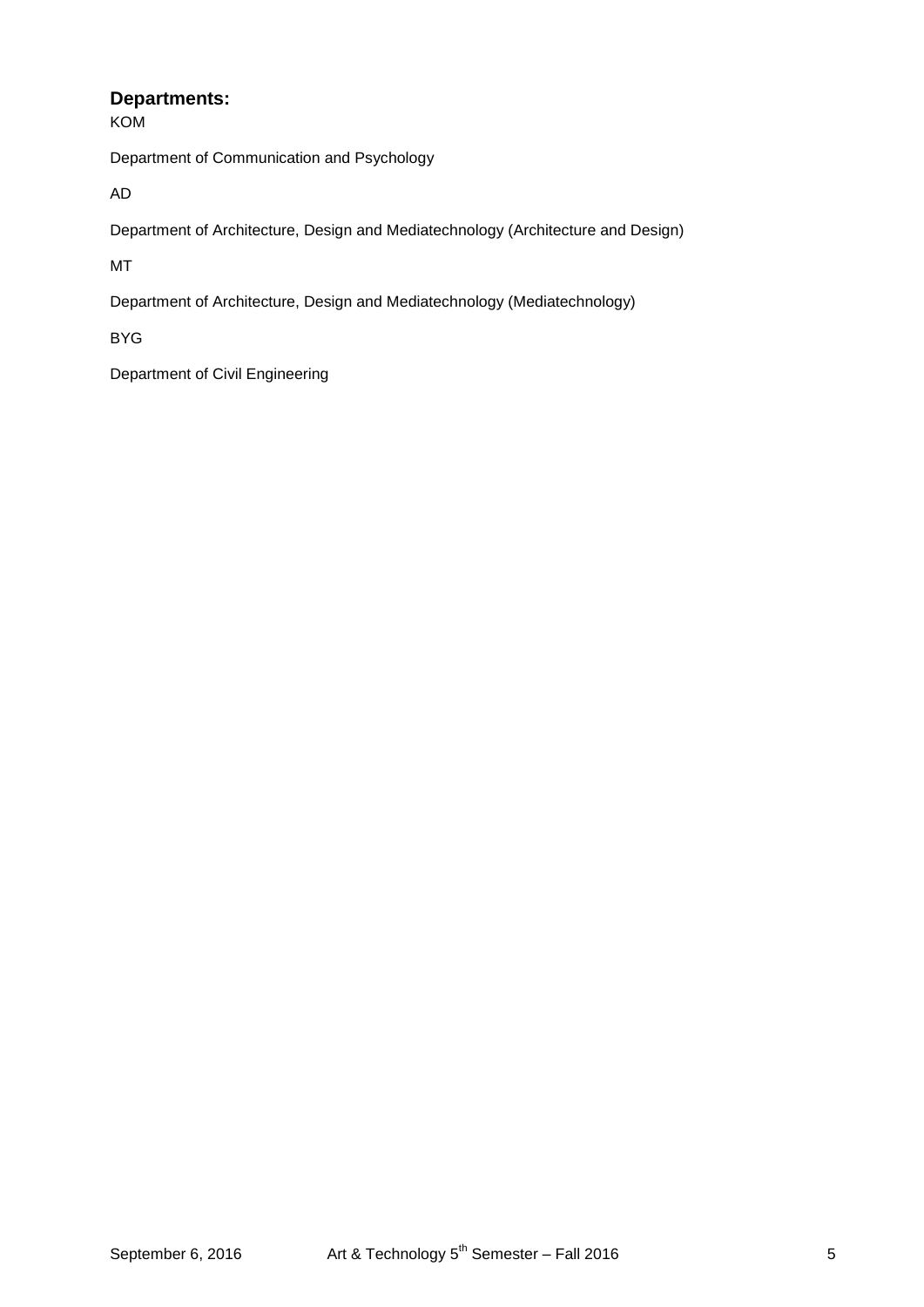# **Module 15: Narratives and Interaction (Narration og interaction)**

(15 ECTS)

HSA550027F

**Location:** ArT5

**Study Board:**

ArT & Technology

## **Module coordinator:**

Elizabeth Jochum, KOM [jochum@hum.aau.dk](mailto:jochum@hum.aau.dk) +45 52 23 09 02

## **Method of work and language:**

Project work in groups. **English** 

## **Module contents:**

The module introduces the production and creation of narrative artefacts and narrative universes with special emphasis on the integration of interactive narratives and physical stages. The module is supported by theoretical and practical courses and seminars within concept development of narratives installations of various kinds, video editing, scripting, and possibly special ad hoc activities evolving from the production processes of the students. Furthermore, the module seeks to establish collaborative processes and projects with external partners.

## Courses:

In connection with the module, courses may be offered within the following areas:

- Artistic and Academic Methodology V (Participatory Methods)
- Dramaturgy and Media I
- Video Editing
- Manuscript

## **Objectives**

The objective of Module 6: "Narratives and Interaction" is to introduce the students to problem areas and solutions in relation to the creation of artefacts and projects, in which different forms of structuring of narrative information plays a major role, i.e. interactive storytelling, collaborative narrative projects, hypertexts etc. The module comprises of theoretical and practical courses and seminars within narratology, (interactive) dramaturgy, understanding and creation of fictional universes, writing of manuscripts and storyboards.

## **Learning objectives:**

During this module, students should acquire:

#### Basic **knowledge** about

central theories within narratology with special focus on narratives in interactive settings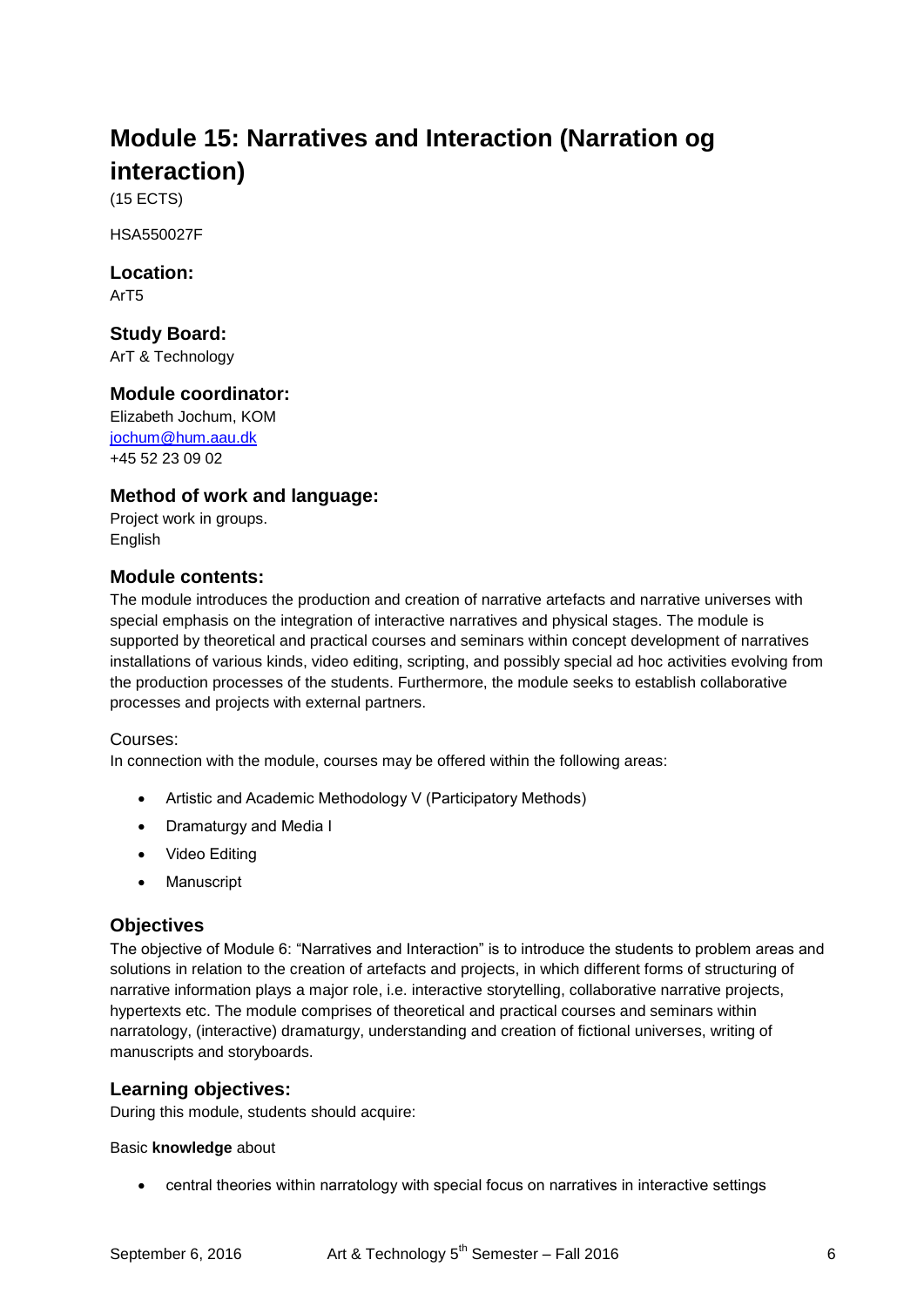- methods for the creation of narrative installations
- central theories within (inter/re-active) dramaturgy and performance design
- theories and methods of combining physical and digitally enhanced spaces
- artistic and technological strategies within performance design and performative events
- manuscripts and storyboards as central creation methods of narrative media installations
- artistic and academic methods of collaborations with external partners

#### **Skills** in

- identifying and formulating an artistic problem and/or theme within the field "Narratives and Interaction" and developing different artistic solutions (concepts) for a chosen problem/theme
- transforming basic knowledge and theories of narrativity and media technology into valid artistic concepts
- identifying dramaturgical challenges within interactive fiction and performance
- applying and implementing (interactive) dramaturgical models that combine physical and digitally enhanced spaces

applying technological solutions in regard to interactive narratives and performance design

#### **Competencies** in

- conceiving ideas and developing concepts of (interactive) narrative artefacts that combines physical and digital means of expression
- analyzing and constructing narrative artefacts and events that merge virtual and material spaces
- employing a number of digital performance technologies
- analyzing and creating manuscripts and storyboards in regard to re-/interactive story telling
- Contextualizing own artistic solutions (to state-of-art, socio-cultural requisites and consequences, art theoretical and aesthetic dimensions, etc.)
- describing, analyzing, and documenting artistic design solutions on a professional level, and communicating this to external collaborative partners

The module is completed with:

## **Examination 15**

An internal combined written and oral examination in **Module 15 "Narratives and Interaction".**

The examination will take the form of a conversation between the student, the examiner and another internal examiner on the basis of the project report prepared by the student(s), which may be in the form of a report or portfolio as well as the product created by the student. The project exam will also address other content from the module courses.

Form of examination: b)

Number of pages: the written work must not exceed 10 pages per student (15 pages in the case of individual reports).

Duration of examination: 20 minutes per student and 10 minutes for assessment and communication of grades per group, however, the duration of the examination is maximum 2 hours.

Evaluation: Grading according to the 7-point scale.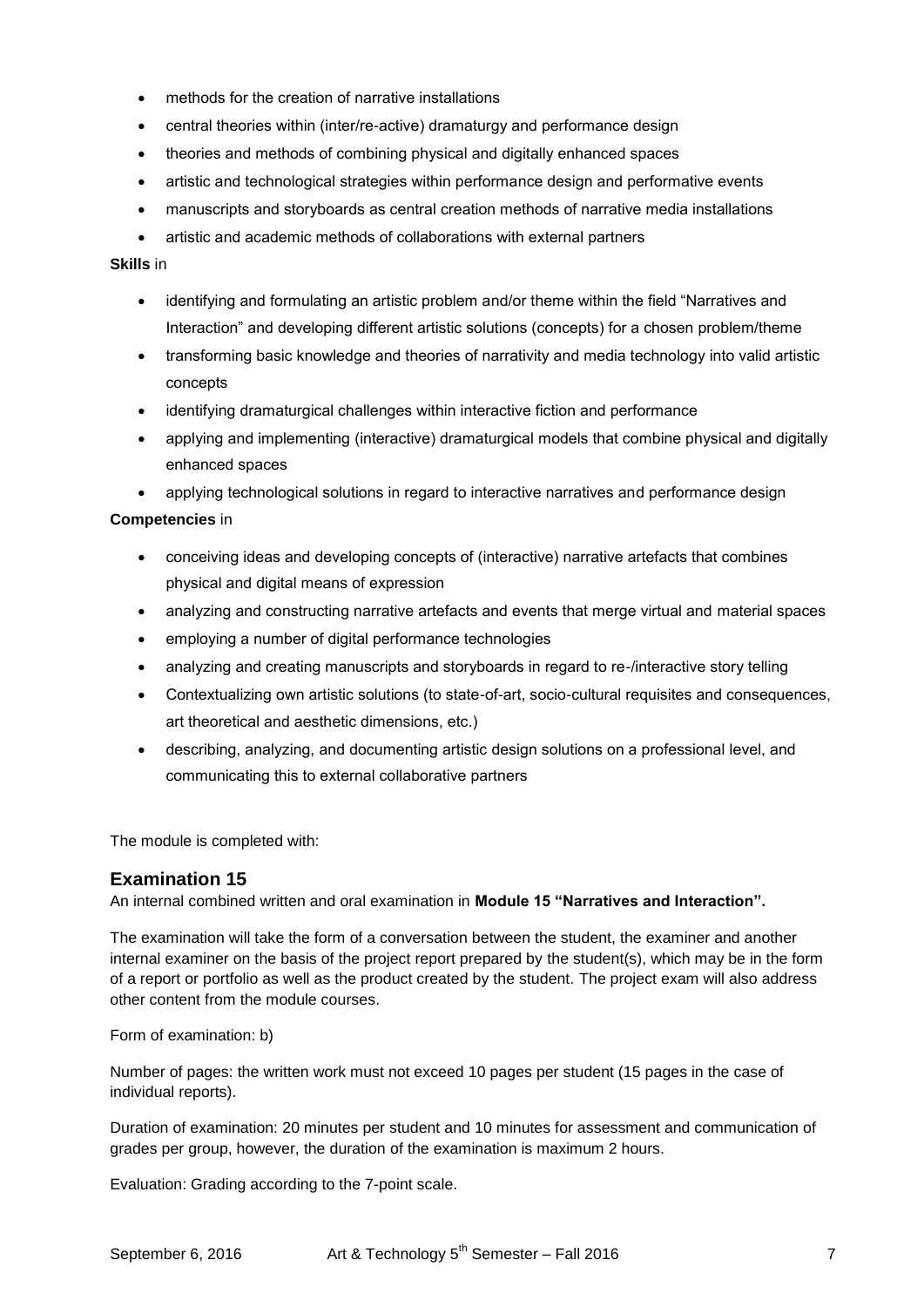Proportional weighting: An aggregate grade is awarded for the artefact, the written and oral performances.

The assessment results in an individual grade.

Credits: 15 ECTS

The written report, the product and the oral examination should demonstrate that the student has fulfilled the objectives outlined above.

#### **The dates for the oral evaluation are Week 3, January 12th to 22nd 2016.**

| Exam dates:              | The dates for the oral evaluation are Week 3, January 16 <sup>th</sup> to 20 <sup>th</sup> 2017. |
|--------------------------|--------------------------------------------------------------------------------------------------|
| <b>Exhibition dates:</b> | Nov 30, Dec 1 at 19h, Dec 2 at 19h, Dec 3 at 16h                                                 |
| Deadline:                |                                                                                                  |
| Hand-in date:            | December 22 <sup>nd</sup> , 2016 at 10 am                                                        |
| To:                      | Through Digital Exam                                                                             |

## **Scope and expectations:**

## **Semester Theme:**

Intermedia Performance

This semester will focus on narratives and interaction in intermedia performance. Students will develop new approaches for designing interactive performance spaces and working with live performers to restructure the performer and the viewer's experience. The semester project lies at the intersection of cinema, digital media, dramaturgy, dance and performance.

All students will participate in the creative and practical development of a live, intermedia performance. The performance will be open to the public and is scheduled for

## **December 1 at 19h, December 2 at 19h and December 3rd at 16h 2016.**

#### This LIVE PERFORMANCE IS THE FINAL EXHIBITION FOR ArT5.

Attendance and Participation is Mandatory.

#### **Semester Deliverables:**

Working in small groups (no more than 5 members to a group) you will design a narrative and an interactive performance, including a performance score based on a section from Italo Calvino's novel *Invisible Cities*. This performance will be created in the following stages: 1) DEVELOPMENT, 2) PITCH and 3) REALIZATION. There will be a chance to re-form groups or re-evaluate the design concepts following the development workshops based on feedback from the external collaborators and supervisors. Feedback will include technical feasibility, as well as aesthetic and thematic considerations. Groups are free to employ any variety or combination of media but they MUST meet all of the following criteria:

- 1. Narrative (this should be adapted from Italo Calvino's *Invisible Cities*).
- 2. Interactive dramaturgy or interactive technology. (This may include the use of contact microphones on the stage, on dancers, EKG or electrocardiographic sensors or other bio-inspired sensors, haptic devices, motion tracking using the Kinect or other cameras/sensors, touchtechnologies, video or projection mapping. The interactive component can be designed for the dancers, musicians, technical operators, the audience or any combination of these).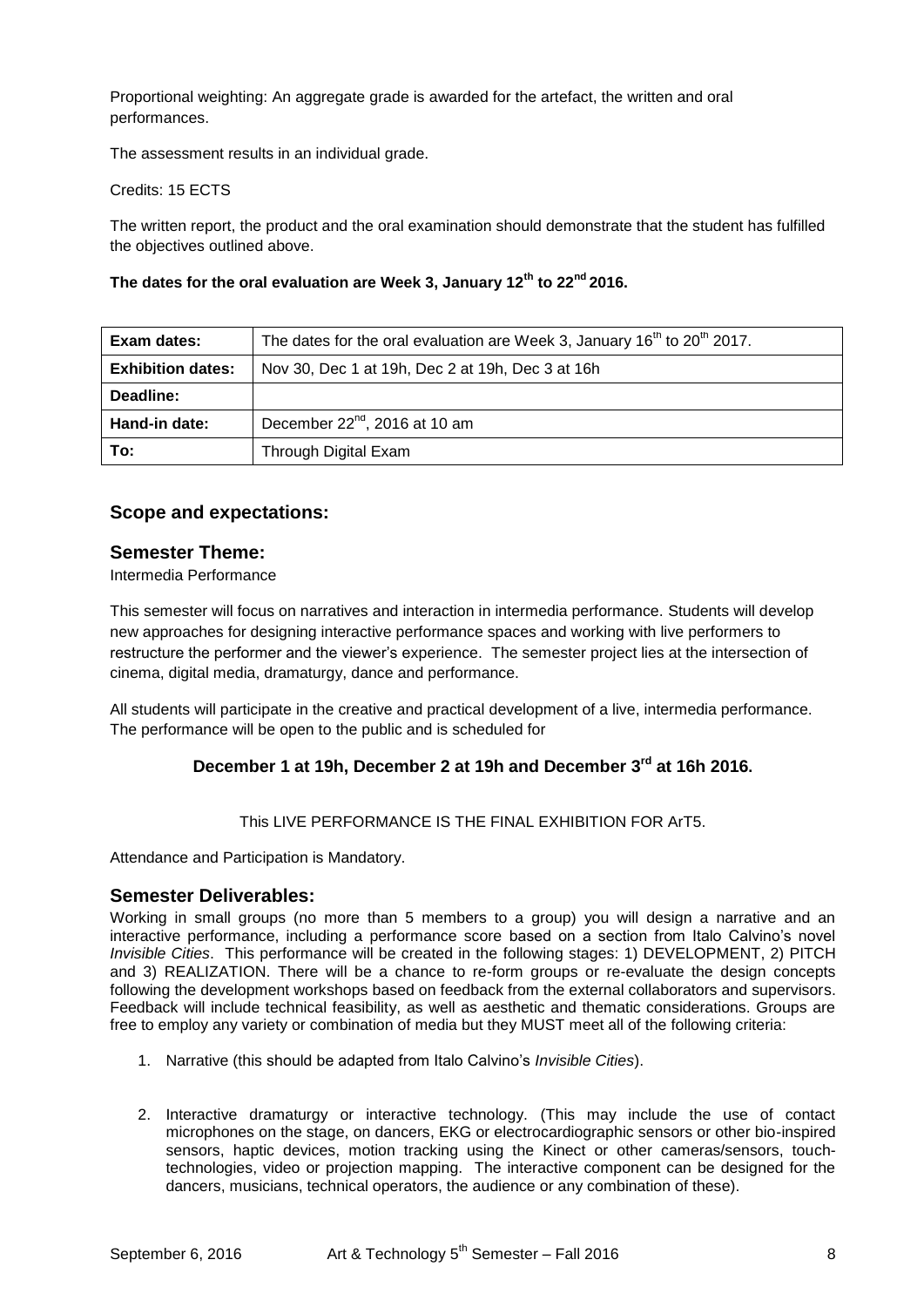3. Film (Minimum three-minutes, may be longer) (original footage or animation, not only "recycled" or found footage. This may include real-time or live-generated video based on cameras or sensor data, green screen technology, etc).

## **Semester Reports:**

This semester, students will be divided into groups of three to five students and each group will work on a single project with the goal of creating a live performance to be included in the end-of-semester exhibition. The project reports will present your research in a particular area of investigation. They should clearly present the motivation, design, implementation, and analysis of the artwork.

## **Report Guideline:**

All reports should adhere to the following format:

## **ABSTRACT**

A short paragraph summarizing the main aspects of the investigation---context, problem, results, and insights.

## **INTRODUCTION**

This is where you set the context for your work. What is the motivation for investigating this area?

#### **PROBLEM STATEMENT**

Here you concisely state what the problem is you are investigating. You may also present a hypothesis to be supported or rejected through your own experiments.

#### **REVIEW OF THE LITERATURE**

Here you introduce all relevant theories and methods that demonstrate your knowledge of the field of intermedia performance, performance technology, narrative theory and interactive dramaturgy. You are encouraged to draw on the course literature for use in the reports. Always reference refutable sources (i.e., peer-reviewed journals, books, etc.) and, when possible, primary sources (i.e., the original author of the work) to avoid misinformation. Google and Wikipedia are okay only as starting points.

#### **BACKGROUND**

This should contain previous, relevant work in the area you are investigating. You should clearly identify antecedents and point out both the importance of each in relation to your own work. Make clear what your own unique intervention, or contribution, to the field of intermedia performance is.

#### **DESIGN**

Here is where you outline your process of creation and the decisions you made along the way. Elaborate on and justify your artistic, aesthetic, and technical choices. Describe your experiment design.

#### **IMPLEMENTATION**

How was the final work constructed? Include overall system diagrams and exhibition arrangement. Detail the most important aspects of the implementation and place the rest in the appendix. One should be able to fully and unambiguously re-create your artwork based on the information in this section.

#### **COLLABORATION**

Describe what you learned from the collaboration with the external partners and your fellow groups. Do not summarize, but reflect on key learning outcomes: What were your initial assumptions about intermedia performance at the start of the semester? How did these assumptions shift based on your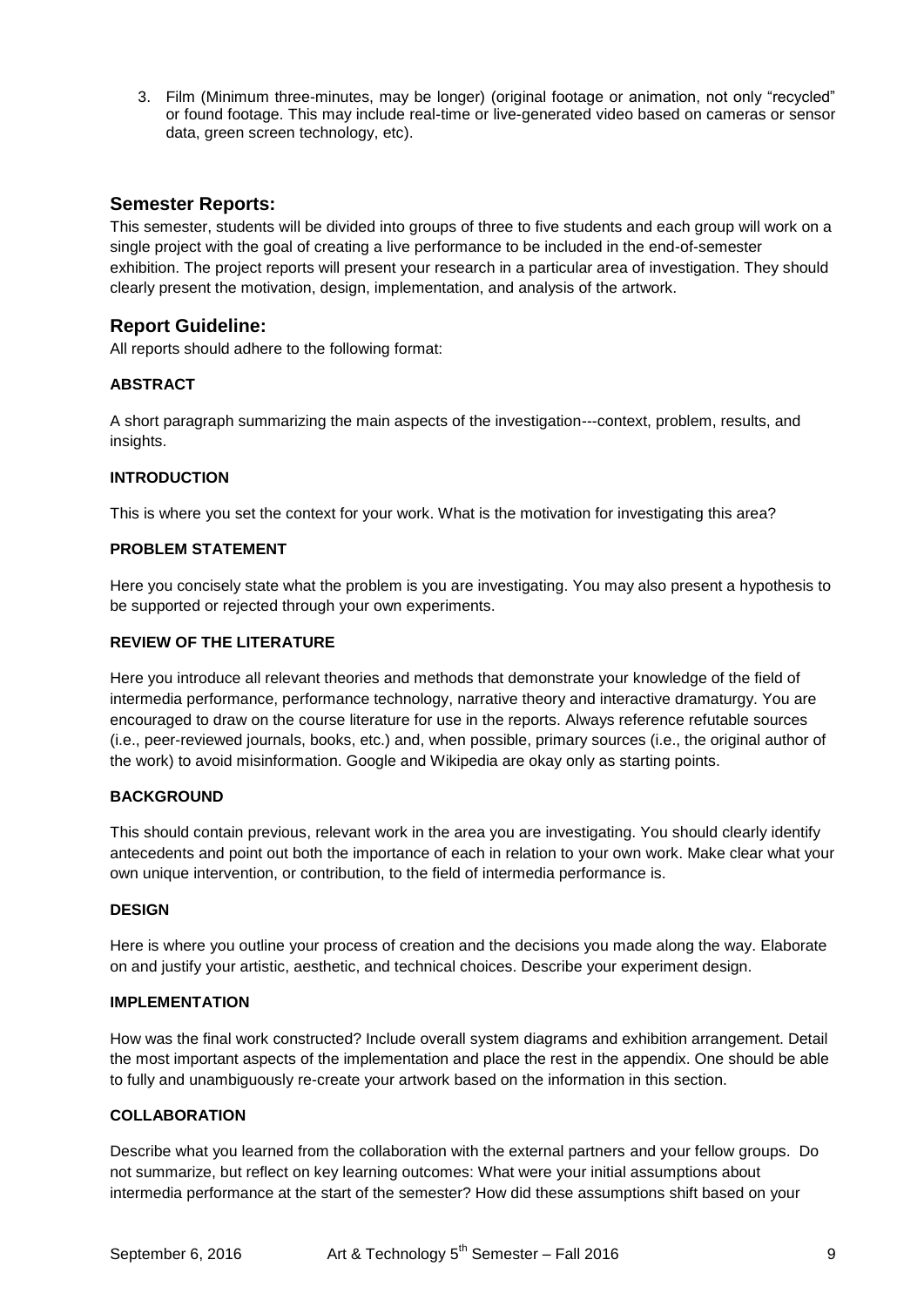experience? What challenges did you face when working in a performance context? Include a discussion of your role and involvement as a member of the production team. This should be independent from the discussion of your individual creative contribution and address your involvement with the production process *as a whole*.

#### **ANALYSIS**

Was your work successful? Support this with arguments, evidence, or experimental data. If you made an initial hypothesis, do the outcomes (the performance, the audience reaction, and your observations, or any experimental data) support or reject it?

## **FUTURE WORK**

Is there anything you could have done better? How? If you were to develop this project further, what would you work on next?

## **CONCLUSION**

This is where you bring it all together. The conclusion is NOT simply a summary of what you have done. You should connect all the dots and synthesize new insights here. What can others learn from this?

#### **BIBLIOGRAPHY**

List of references following the Harvard referencing style.

#### **APPENDIX**

Include all data produced during your investigation. This can include sketches, scenic design, performance scores, experimentation/observation logs, transcriptions of interviews, survey data, source code, etc. Note that the main text can reference the information in this section.

All figures, tables, and images in the report must be labelled with a brief description and cited in the main text. You are also required to make a video documentation of the final artefact and submit it with the report.

Video and any other relevant digital media (e.g., images, sounds) should be submitted with the report.

All material in the report that is not the original creation of the students in the group must be properly acknowledged by using the Harvard referencing style. Failure to do this will be considered plagiarism and will lead to immediate failure and possibly also to expulsion from the program.

**All exams will be submitted using AAU Digital Exam, and subject to a plagiarism detection scan using software that produces an originality score for your report.**

## **Prerequisites for participation:**

# **Course: Artistic and Academic Methodology V: Participatory Methods**

(1 ECTS)

The purpose of the course is to introduce the student to theories and methods of conceptualizing, preparing and writing narratives and interactive content relevant for the semester theme. The course is made as a two day workshop. It takes a practice-based approach towards realizing an interactive art installation and/or concept.

Lesson 1: AAM-1: Introduction to Interactivity and its Methods Lecture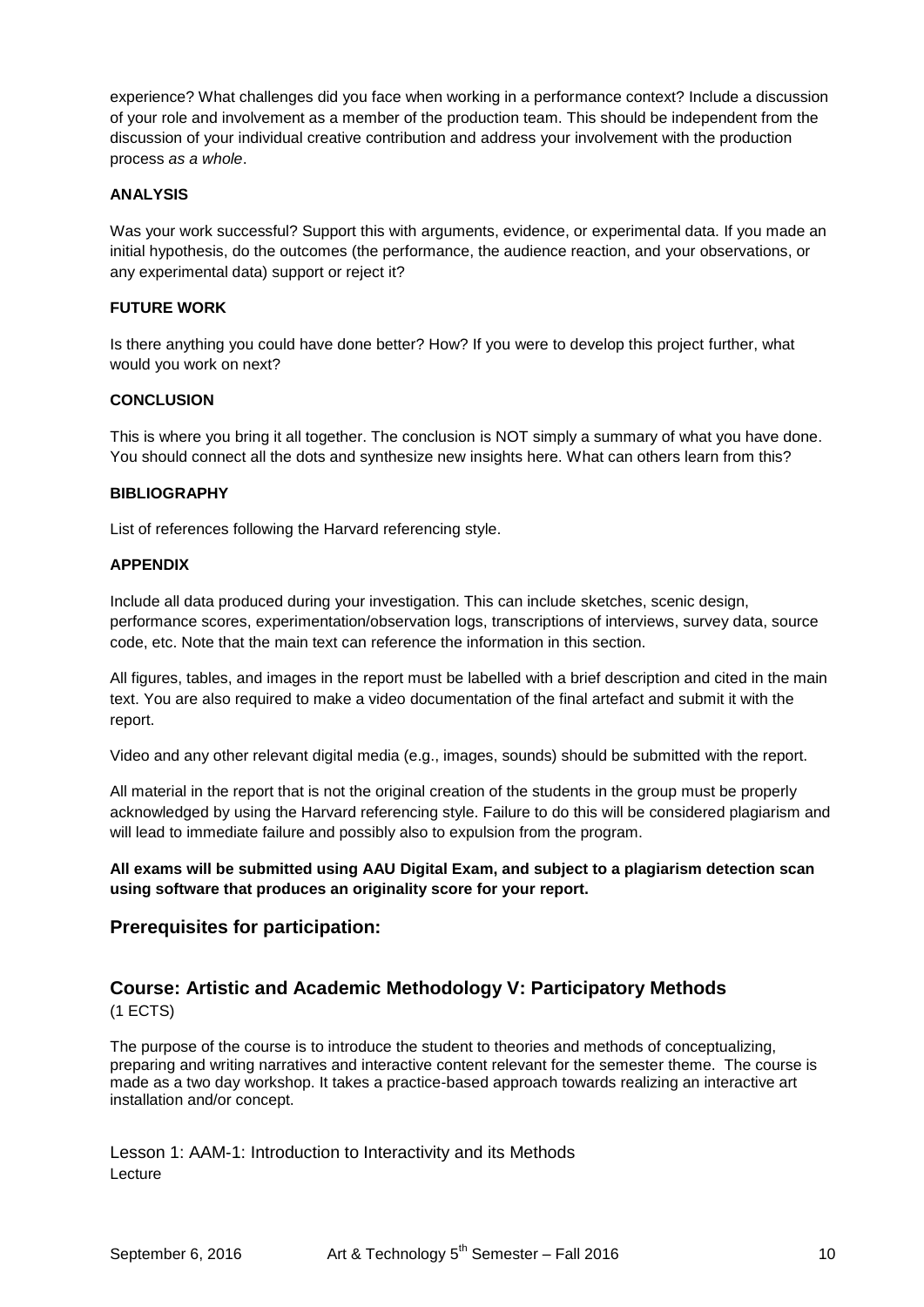AAM-1: Introduction to Interactivity and its Methods – How to Conceptualize, Textualize and Implement Your Work of ArT.

How do we engage users through Art and Technology? How to use digital media and interactive storytelling to better engage users? The lecture will focus on interactive works of art and how they engage users through interactivity. But how do we define interactivity? And how to apply interactive Augmented Reality as a method to create better users experiences, not just more complicated ones? An overview of different approaches of how ArT works are implemented will be given.

Lecturer(s): Ståle Stenslie

#### **Literature**

|                                                                       | Pri. lit. | Sec. lit. | Dig.   |
|-----------------------------------------------------------------------|-----------|-----------|--------|
|                                                                       | no of p.  | no of p.  | upload |
| Heim, Michael (1998) Virtual Realism. Oxford University Press.        | x         |           |        |
| Hauser, Jens (2008) Sk-Interfaces. Liverpool University Press.        | x         |           |        |
| Isaacs, Julian. Psycho-technology: Its Present & Future.              | x         |           |        |
| http://www.mindmodulations.com/resources/General-psychotech.html      |           |           |        |
| accessed August 2013                                                  |           |           |        |
| Svanæs, Dag (2000) Understanding interactivity: steps to a            | x         |           |        |
| phenomenology of human-computer interaction. Ph.D. dissertation,      |           |           |        |
| NTNU, Norway. http://www.idi.ntnu.no/~dags/interactivity.pdf accessed |           |           |        |
| August 2013.                                                          |           |           |        |
| Stenslie, S. Virtual Touch. 2010. Page 232, section: 6.3.2.           | x         |           |        |
| Grau, Oliver (2003) Virtual Art - From Illusion to Immersion. The MIT | x         |           |        |
| Press.                                                                |           |           |        |

#### Lesson 2: AAM-2: AUGMENTED IMMERSION Lecture

What is immersion and how do we use it to create encompassing, even holistic user experiences? The lecture will present and discuss some historical pieces, starting with media archeological approaches, presenting the historical field of Virtual Reality onwards to contemporary means of creating Mixed and Augmented Realities. Basic technologies and techniques of making AR experiences will be introduced. All students are asked to bring their own Smartphone.

Assignment: Present one example of immersive art from Grau's book, or an Augmented Reality piece by your choice. Length: max 1. Page.

#### Lecturer: Ståle Stenslie

#### **Literature**

|                                                                                             | Pri. lit.<br>no of p. | Sec. lit.<br>no of p. | Dig.<br>upload |
|---------------------------------------------------------------------------------------------|-----------------------|-----------------------|----------------|
| Benford, Steve & Giannachi, Gabriella (2011) Performing Mixed Reality.<br><b>MIT Press.</b> | x                     |                       |                |
|                                                                                             |                       |                       |                |
|                                                                                             |                       |                       |                |

Lesson 3: AAM-3: CONCEPT: AUGMENTING YOUR STORY Lecture and Workshop

The lecture will be held as a workshop where the various groups develop a concept with a storyboard for presentation and discussion in class.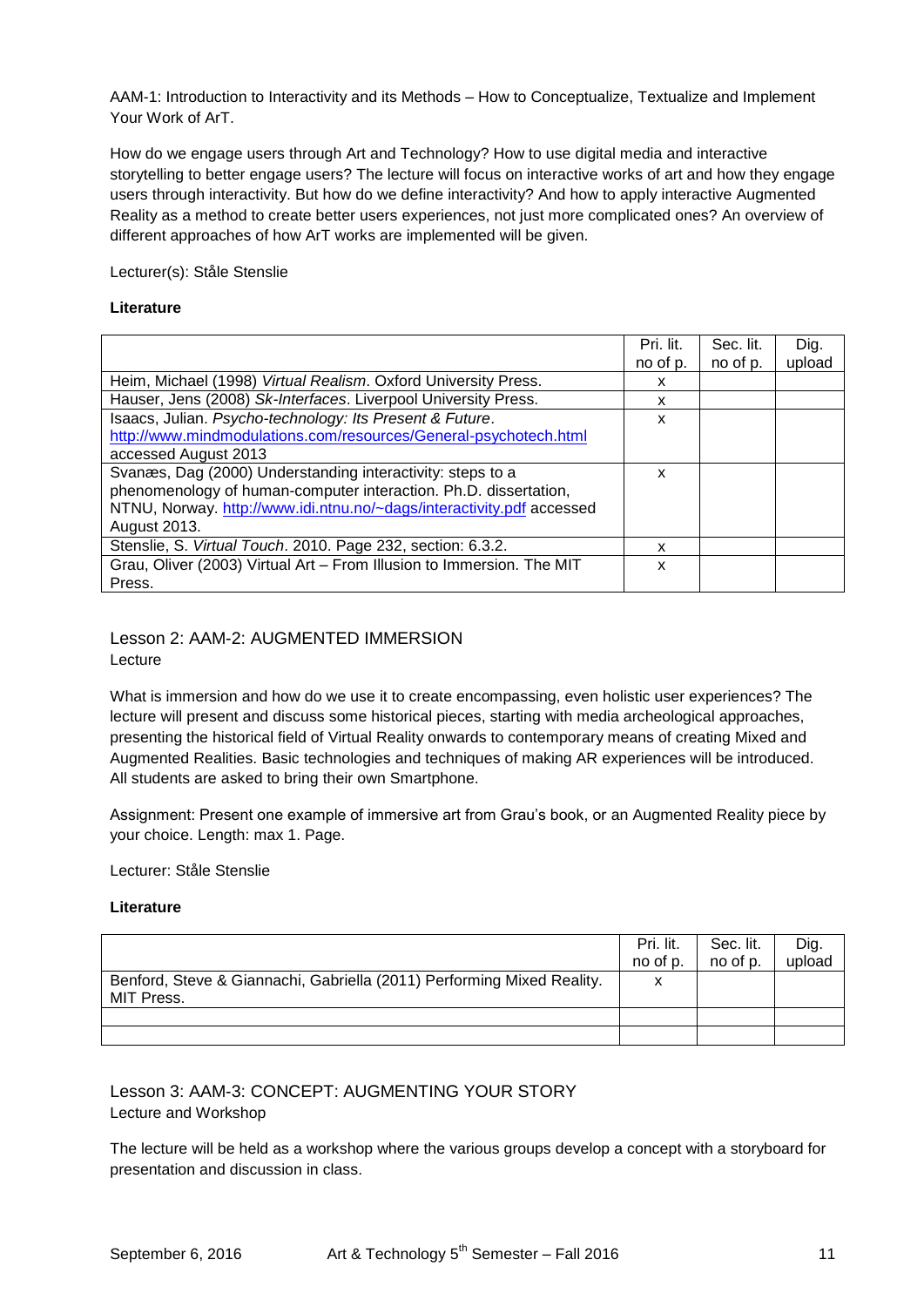Assignment: GroupWise prepare a storyboard with a technique of your choice. Present and discuss in class.

Assignment: realize your storyboard project and document it

Lecturer: Ståle Stenslie

#### **Literature**

|  | $\begin{array}{ c c c c c }\n\hline\n\text{Pri.} \quad \text{lit.} & \text{Sec.} \quad \text{lit.} \\ \text{no of p.} & \text{no of p.} \\ \hline\n\end{array}$ | Dig.<br>upload |
|--|-----------------------------------------------------------------------------------------------------------------------------------------------------------------|----------------|
|  |                                                                                                                                                                 |                |
|  |                                                                                                                                                                 |                |
|  |                                                                                                                                                                 |                |

Slides and other resources

Lesson 4: AAM-4: Final Presentation Workshop

Each group will present their final AR work in class for discussion and critique.

Lecturer: Ståle Stenslie

#### **Literature**

|  | Pri. lit. Sec. lit.<br>no of p. no of p. | l Dig.<br>upload |
|--|------------------------------------------|------------------|
|  |                                          |                  |
|  |                                          |                  |
|  |                                          |                  |

## **Course: Narrativity, Dramaturgy and Media I**

(3 ECTS)

Lesson 1: NDMI-1 Narrative Theory from the *Poetics to New Media* Lecture and in-class exercises

This course introduces students to the theory and study of narrative and narrative structure. Special focus will be given to literary theory and how these concepts translate to film theory and visual art theory, and how they influence dramaturgies across different fields and media.

Lecturer(s): Elizabeth Jochum

#### **Literature**

|                                                        | Pri. lit. | Sec. lit. | Dig.       |
|--------------------------------------------------------|-----------|-----------|------------|
|                                                        | no of p.  | no of p.  | upload     |
| <i>Invisible Cities</i> (Italo Calvino)                | 172       |           | ves        |
| Narrative Across Media (Marie-Laure Ryan) Introduction | 40        |           | <b>ves</b> |
| Poetics (Aristotle)                                    | 40        |           | <b>ves</b> |

Lesson 2: NDMI- 2 Workshop: Dramaturgy and Performance Workshop

Students will learn methods in research, playwriting, and creative dramaturgy for conceptualizing and staging devised works for the stage and intermedia performance. Special focus will be given to understanding how adaptation/staging of narratives. Prior to the workshop, there will be a tour of the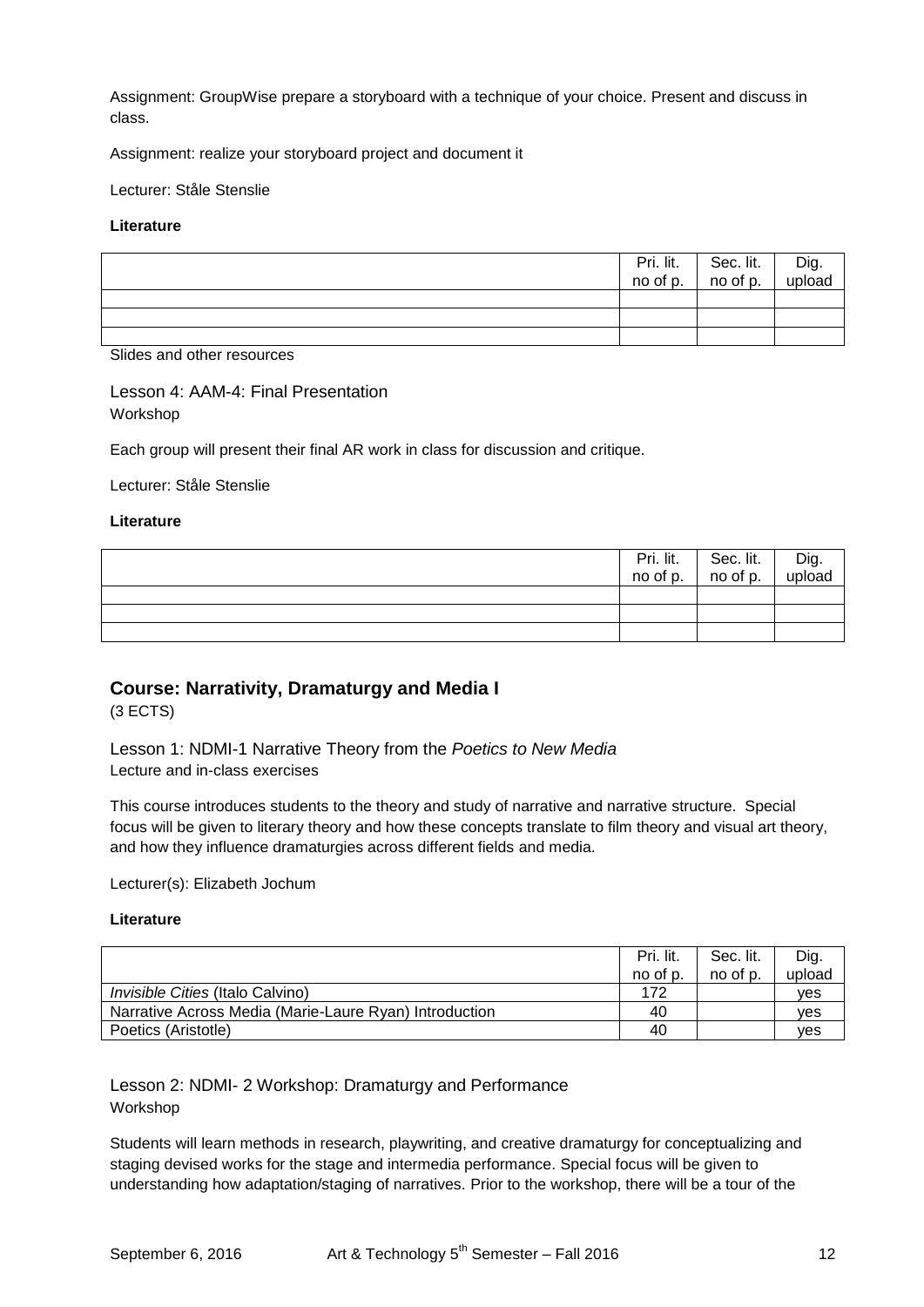Aalborg Transformator Theatre. Workshop will be lead in collaboration with resident dramaturg at Aalborg Theatre.

Lecturer(s): Elizabeth Jochum and Jens Christian Lauenstein Led

#### **Literature**

|                                                                       | Pri. lit. | Sec. lit. | Dig.       |
|-----------------------------------------------------------------------|-----------|-----------|------------|
|                                                                       | no of p.  | no of p.  | upload     |
| Hero With a Thousand Faces (Joseph Campbell)                          | 40        |           | <b>ves</b> |
| Cambridge Intro to Theatre Studies (Ch 12 Theatre & Media) (C. Balme) | 25        |           | ves        |
| Digital Performance (Ch 4 MultiMedia Theatre) (Steve Dixon)           | 20        |           | ves        |

## Lesson 3: Workshop: Adaptation and Devised Performance Workshop

Students will learn methods in creative techniques for conceptualizing and staging devised work for the stage and intermedia performance. Special focus will be given to understanding how directors work with playwrights, designers, and actors to adapt literary works for the stage. Workshop will be lead in collaboration with artistic director of Aalborg Theatre.

Lecturer(s): Elizabeth Jochum and Hans Henriksen

#### **Literature**

|                                                                       | Pri. lit.<br>no of p. | Sec. lit.<br>no of p. | Dig.<br>upload |
|-----------------------------------------------------------------------|-----------------------|-----------------------|----------------|
| Digital Performance (CH 5: Performance Tech since 1960) (Steve Dixon) | 28                    |                       | <b>ves</b>     |
| Postdramatic Theatre (Hans-Thies Lehmann) (Theatre & Perf; Aspects)   | 36                    |                       | ves            |
| Performance and New Media (Sarah Bay Cheng)                           | 25                    |                       | ves            |

## Lesson 4: **NDMI 4:** *Postdramatic Theatre and Performance*

Lecturer(s): Elizabeth Jochum

#### **Literature**

|                                                                    | Pri. lit. | Sec. lit. | Dig.   |
|--------------------------------------------------------------------|-----------|-----------|--------|
|                                                                    | no of p.  | no of p.  | upload |
| Digital Performance (Ch 23: Peforming Interactivity) (Steve Dixon) | 39        |           |        |
| Surrogate Stages: Theatre, Performance and the Challenge of New    | 13        |           |        |
| Media (Balme)                                                      |           |           |        |
| Postdramatic Theatre (Hans-Thies Lehmann) (Panorama)               | 35        |           |        |

Lesson 5: NDMI-5: Interactivity and Dramaturgy Lecture

The lecture introduces, firstly, relevant notions of interaction and interactivity, secondly, various dramaturgical models of interactive narratives and, thirdly, work methods such as pitch, manuscript and storyboarding relevant for interactive narratives.

Lecturer(s): Falk Heinrich

#### **Assignment:**

Each group has to prepare and present at the following lecture (no 6) a pitch document that conveys the group's idea of an interactive narrative of your choosing.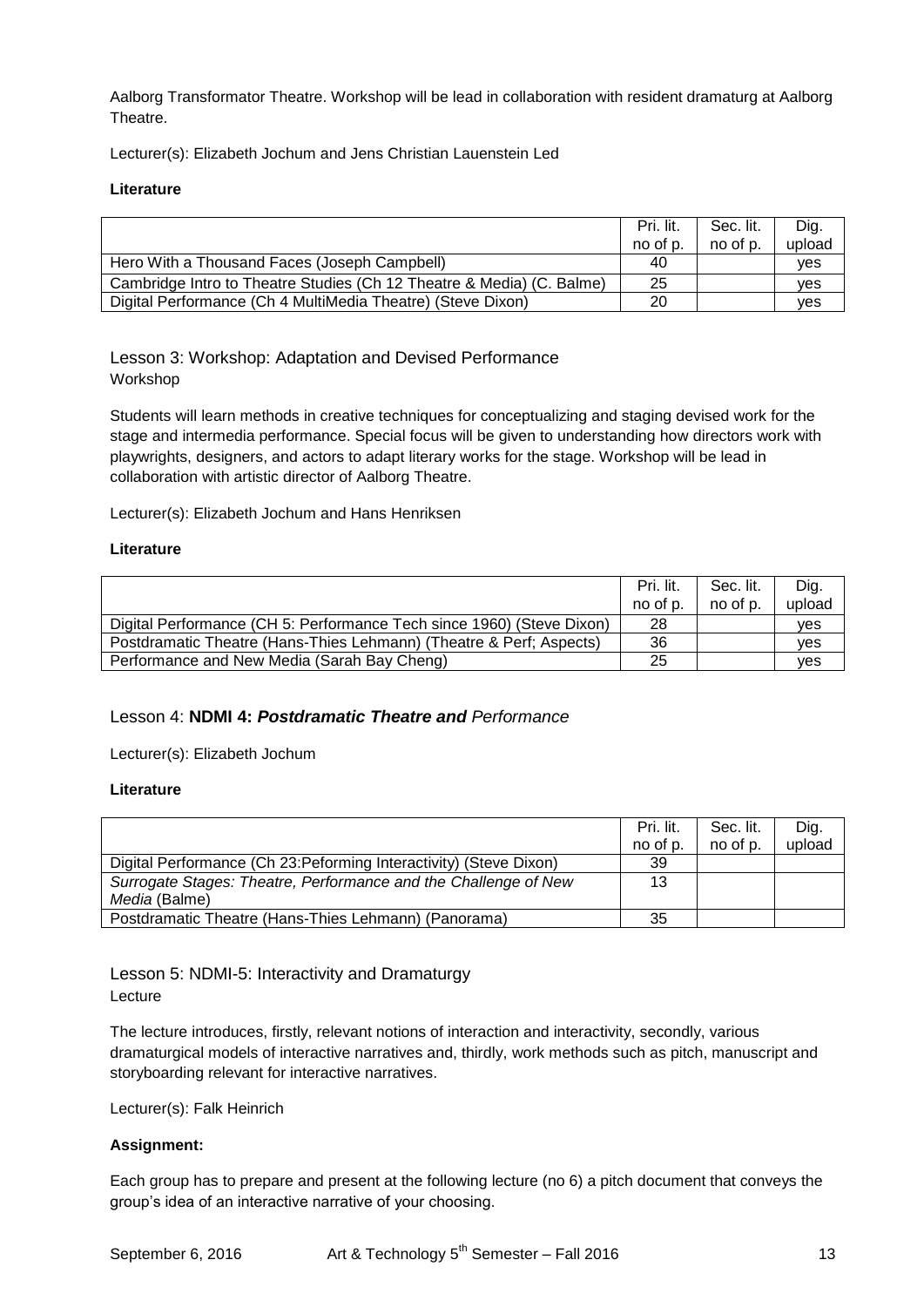#### **Literature**

|                                                                           | Pri. lit. | Sec. lit. | Dig.   |
|---------------------------------------------------------------------------|-----------|-----------|--------|
|                                                                           | no of p.  | no of p.  | upload |
| Ryan, Marie-Laure, 2001. Narrative as Virtual Reality. Baltimore: John    | x         |           |        |
| Hopkins University Press (chapter 3, 7, 8) (available as e-book via       |           |           |        |
| Auboline)                                                                 |           |           |        |
| Manovich, Lev, 2001. Language of New Media. Cambridge MA: MIT             |           | x         |        |
| Press (p 226ff)                                                           |           |           |        |
| Ryan, Marie-Laure, 2008. "Interactive Narratives, Plot Types and          |           | x         |        |
| Interpersonal Relations", ICIDS '08 Proceedings of the 1st Joint          |           |           |        |
| International Conference on Interactive Digital Storytelling: Interactive |           |           |        |
| Storytelling                                                              |           |           |        |

Lesson 6: NDMI 6: Interactive narratives Lecture

#### *Interactive narratives: a) productive interactivity and b) pitch, manuscript and storyboarding*

The lecture introduces the concept of productive interactivity as a second artistic and academic perspective on interactive narratives. It discusses the theoretical assumptions and practical challenges. The second half is a student presentation of their pitch document. On the basis of the specific story world ideas, the groups will produce, present and discuss pitch documents, manuscripts and storyboards.

Lecturer(s): Falk Heinrich

**Exercise:** The student groups have to prepare a pitch documents prior to the workshop and present it at the workshop. During the workshop, the students will work with manuscript and storyboarding relevant for their project.

#### **Literature**

|                                                                         | Pri. lit. | Sec. lit. | Dig.   |
|-------------------------------------------------------------------------|-----------|-----------|--------|
|                                                                         | no of p.  | no of p.  | upload |
| Crawford, Chris, 2005 On interactive storytelling. Berkeley: New Reader | X         |           |        |
| Games (chapter 3)                                                       |           |           |        |
| Katz, S. 1991. Shot by Shot. Studio City, CA: Michael Wiese Productions | x         |           |        |
| Begleiter, Marcie. 2001. From word to image. Studio City, CA: Michael   |           | х         |        |
| <b>Wiese Productions</b>                                                |           |           |        |
| Bruce Block, 2001. The visual story. Focal Press                        |           |           |        |

Lesson 7: NDMI-7: The Stage as Machine. Lecture

This course considers approaches to narrative in film. We examine how filmmakers used the new medium to create alternative narrative structures through experimentation and exploration. What do these structures reveal about the nature of perception, and how does the filmic medium shape the production and interpretation of meaning in other areas of visual culture? In-class student presentations on relevant artists (10 minutes, including slides, video, audio, one-page written summary).

Lecturer(s): Elizabeth Jochum

|                                                                       | Pri. lit. | Sec. lit. | Dig.       |
|-----------------------------------------------------------------------|-----------|-----------|------------|
|                                                                       | no of p.  | no of p.  | upload     |
| Theatre, Performance & Technology (CH 1, 3, 5, 8) (Christopher Baugh) | 80        |           | <b>ves</b> |
| Cambridge Introduction to Theatre Studies (Ch 3: Spaces and Places)   | 20        |           | ves        |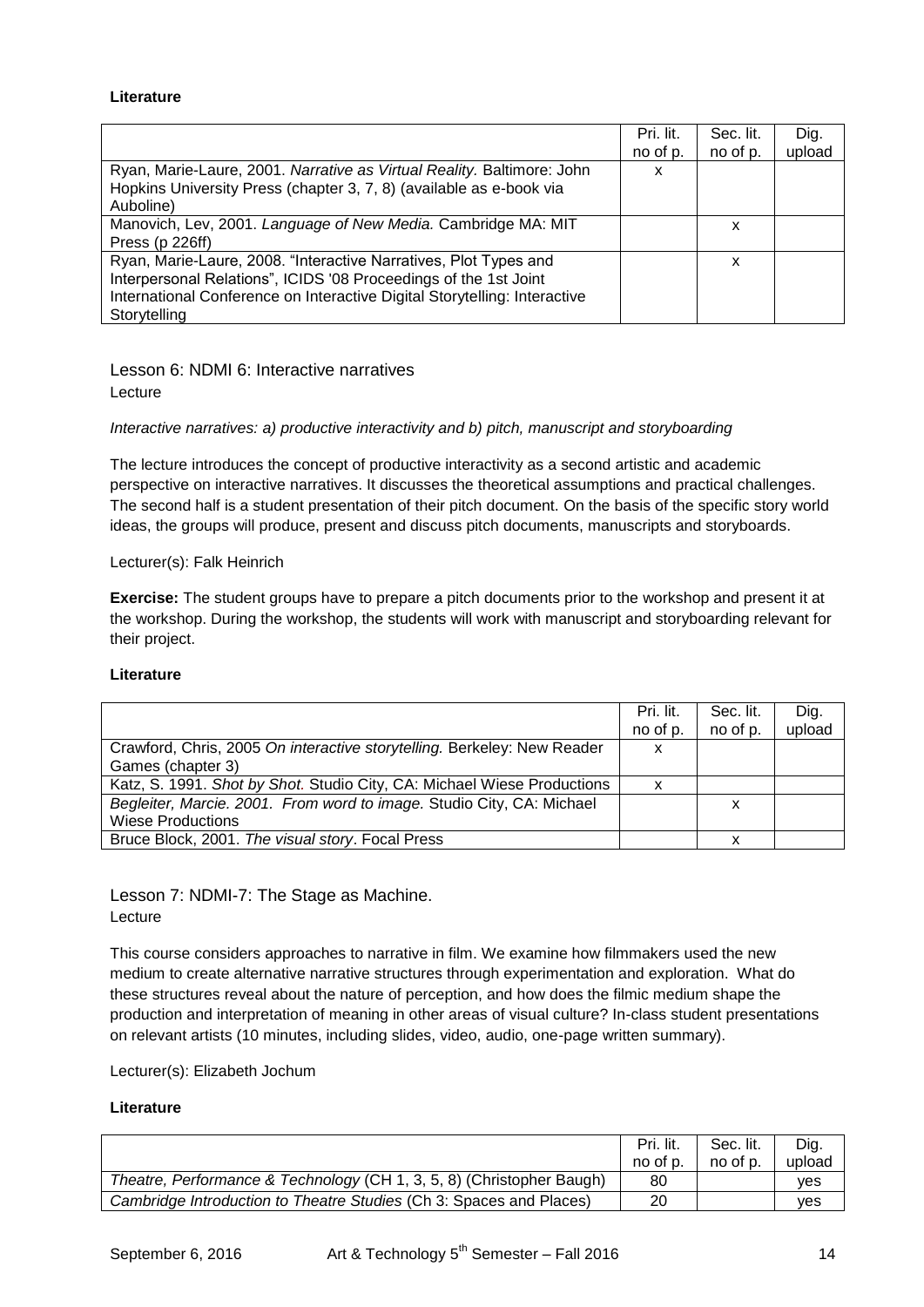| (Christopher Balme) |  |  |
|---------------------|--|--|
|                     |  |  |
|                     |  |  |
|                     |  |  |
|                     |  |  |

#### **Required viewing:**

Lesson 8: NDMI 8: Virtual Performance from Bayreuth to Cyberspace Workshop

On the basis of the student groups' specific story world ideas, the groups will produce, present and discuss pitch documents, manuscripts and storyboards.

Exercise: The student groups have to prepare a pitch documents prior to the workshop and present it at the workshop. During the workshop, the students will work with manuscript and storyboarding techniques relevant to their projects.

#### **Literature**

|                                                                  | Pri. lit. | Sec. lit. | Dig.       |
|------------------------------------------------------------------|-----------|-----------|------------|
|                                                                  | no of p.  | no of p.  | upload     |
| Live and Technologically Mediated Performance (Philip Auslander) | 14        |           | <b>ves</b> |
| From Bayreuth to Cyberspace (Matt Wilson Smith)                  | 17        |           | ves        |
| Virtually Yours: Presence, Liveness, Lessness (Herbert Blau)     | 16        |           | ves        |
| Live art in art history: a paradox? (Amalia Jones)               | 14        |           | ves        |

## **Course: Video Editing**

(1 ECTS)

First part: Introduction to camera use, with the intent to be able to handle and choose the right equipment for the task, be it documentation or integration in the semester project. The Students will also be Introduced to using light, both natural and artificial.

Second part: Introduction to the video editing software Avid Media Composer, resulting in the student being able to edit the material recorded on the camera equipment supplied by Medialab, be it for documentation purposes, or integration in the semester project.

Lesson 1: VE-1: Introduction to the camera Workshop

Lecturer(s): Thomas T. Busk

#### **Literature**

|  | $\begin{array}{ c c c c c }\n\hline\n\text{Pri.} & \text{lit.} & \text{Sec.} & \text{lit.} \\ \text{no of p.} & \text{no of p.} & \end{array}$ | Dig.<br>upload |
|--|------------------------------------------------------------------------------------------------------------------------------------------------|----------------|
|  |                                                                                                                                                |                |
|  |                                                                                                                                                |                |
|  |                                                                                                                                                |                |

Lesson 2: VE-2: Film lighting Workshop

Lecturer(s): Thomas T. Busk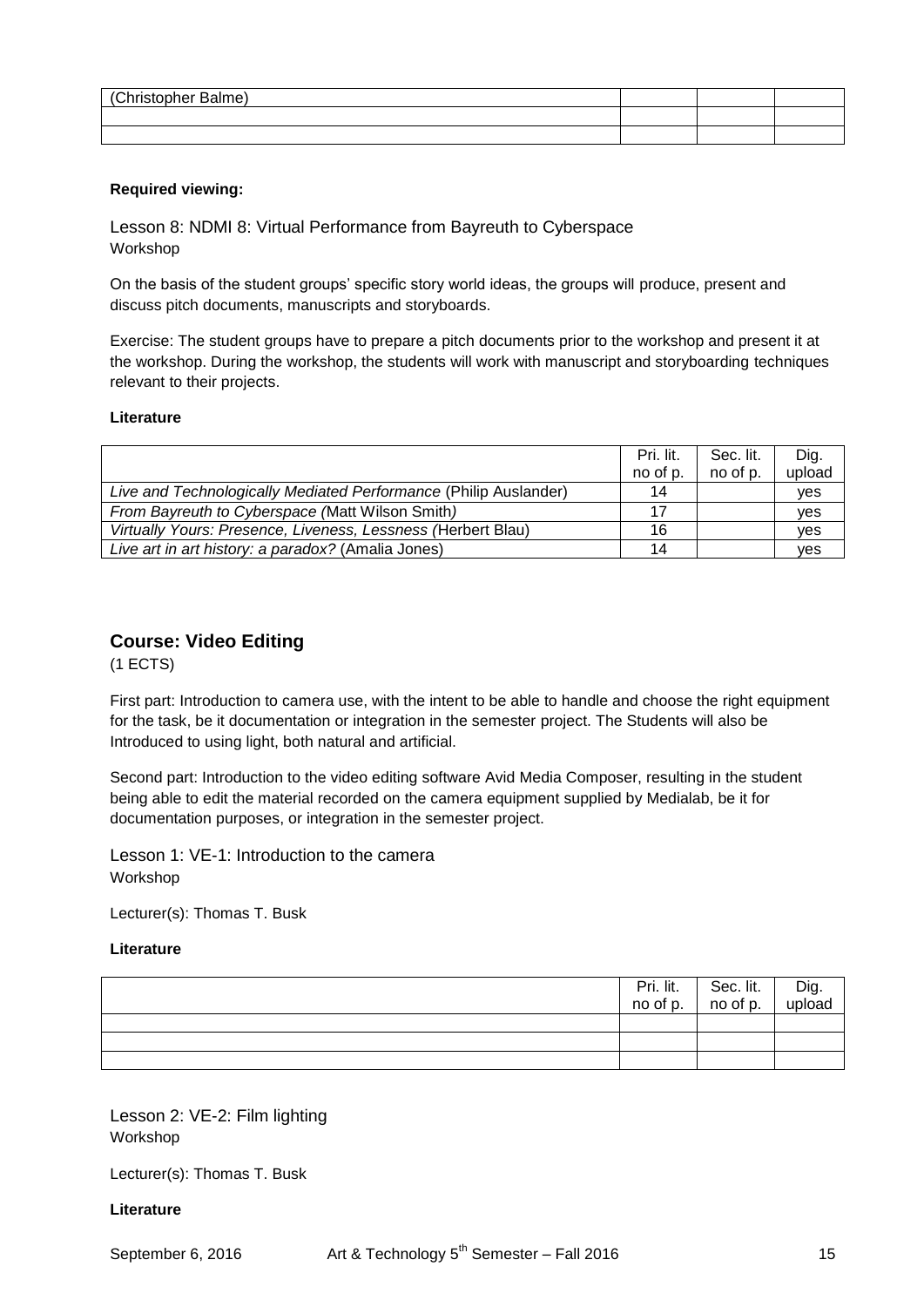|  | $\overline{Pri.}$ lit. Sec. lit. no of p. | Dig.<br>upload |
|--|-------------------------------------------|----------------|
|  |                                           |                |
|  |                                           |                |
|  |                                           |                |

Lesson 3: VE-3: Live Projections and Performance Workshop

Lecturer(s): Thomas T. Busk

## **Literature**

|                                             | Pri. lit.<br>no of p. | Sec. lit.<br>no of p. | Dig.<br>upload |
|---------------------------------------------|-----------------------|-----------------------|----------------|
| Avid Media Composer 6.5 vejledning AAU 2014 |                       |                       |                |
|                                             |                       |                       |                |
|                                             |                       |                       |                |

Lesson 4: VE-4: Live Projections and Performance

## Workshop

Lecturer(s): Thomas T. Busk

## **Literature**

| Pri. lit. I<br>no of p. | Sec. lit.<br>no of p. | Dig.<br>upload |
|-------------------------|-----------------------|----------------|
|                         |                       |                |
|                         |                       |                |
|                         |                       |                |

**Course: Manuscript**  (1 ECTS)

This course introduces students to the act of dramatic writing and narrative with a particular focus on writing and adaptation for the stage. Students will engage in short writing execises based on the semester project, and learn to identify and apply core concepts in dramatic writing including: character, conflict, crisis, climax, and resolution. Concepts such as diegetic and mimetic narrative will be discussed in the context of dialogue and staging. Creative approaches based on improvisation, including movement and choreographic scores, will be considered. We will also discuss the different approaches to manuscript, performance score, and playwriting in different traditions where there is no traditional of literary analysis for texts. How do artists record and devise manuscript in the absence of a literary text? What does a manuscript for a performance look like?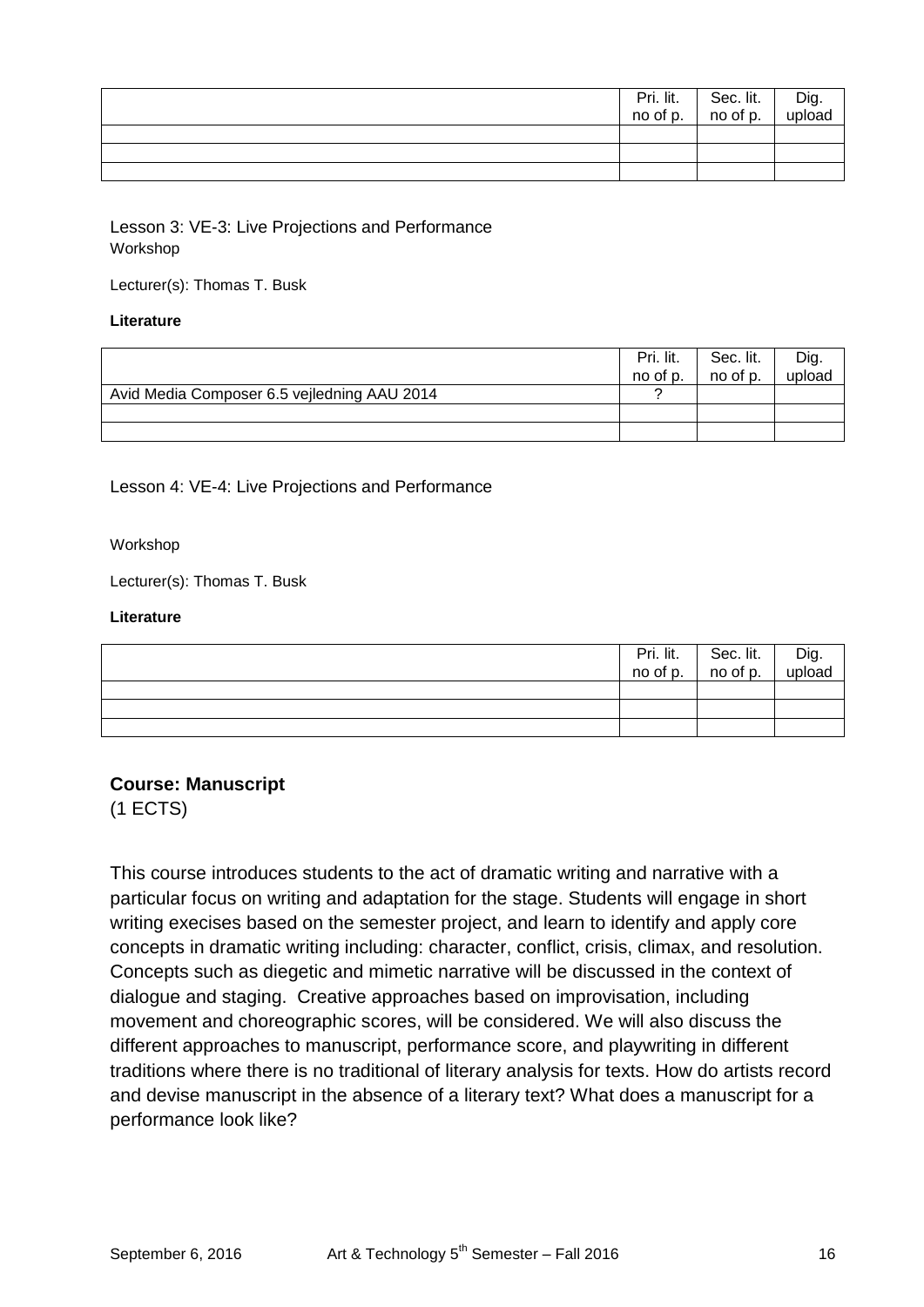## Lesson 1: Basics of Dramatic Writing

Date: 30 September 9:30am-12h

This lecture and workshop provides and in-depth discussion the tenets of dramatic writing and epic poetry. We begin by exploring how the core of narrative theory is applied in classical playwrighting. Exercise will include dialogue, short plays, and performance sketches. We will also discuss the different approaches to manuscript, performance score, and playwriting in different traditions where there is no traditional of literary analysis for texts. How do artists record and devise works in the absence of a literary text? What does a manuscript for a performance look like?

## LOCATION:

Lecturer(s): Elizabeth Jochum

## **Literature**

|                                     | Pri. lit.<br>no of p. | Sec. lit.<br>no of p. | Dig.<br>upload |
|-------------------------------------|-----------------------|-----------------------|----------------|
| Playwriting (Smiley, S and Bent, N) | 75                    |                       | ves            |
| Poetics (Aristotle)                 | 40                    |                       | ves            |
| Natysastra (Bharata)                | 40                    |                       | ves            |

## Lesson 2: Experiments in Dialogue and Structure

This lesson builds on the first lesson and introduces more abstract and complex approaches to dramatic writing. Working with the text *Invisible Cities*, we will devise dialogue based on the scenes and passages from the text, and experiment with dialogue and dramatic structure. Emphasis will be placed on experimental approaches to playwriting and manuscipt development.

Date: 7 October 10:15h-12h

LOCATION:

Lecturer(s): Elizabeth Jochum

#### **Literature**

|                                          | Pri. lit. | Sec. lit. | Dig.   |
|------------------------------------------|-----------|-----------|--------|
|                                          | no of p.  | no of p.  | upload |
| The Art of Dramatic Writing (Egri, Lgos) | 30        |           | ves    |
| Sure Thing (David Ives)                  | 30        |           |        |
|                                          |           |           |        |

## Lesson 3: Performance and Manuscript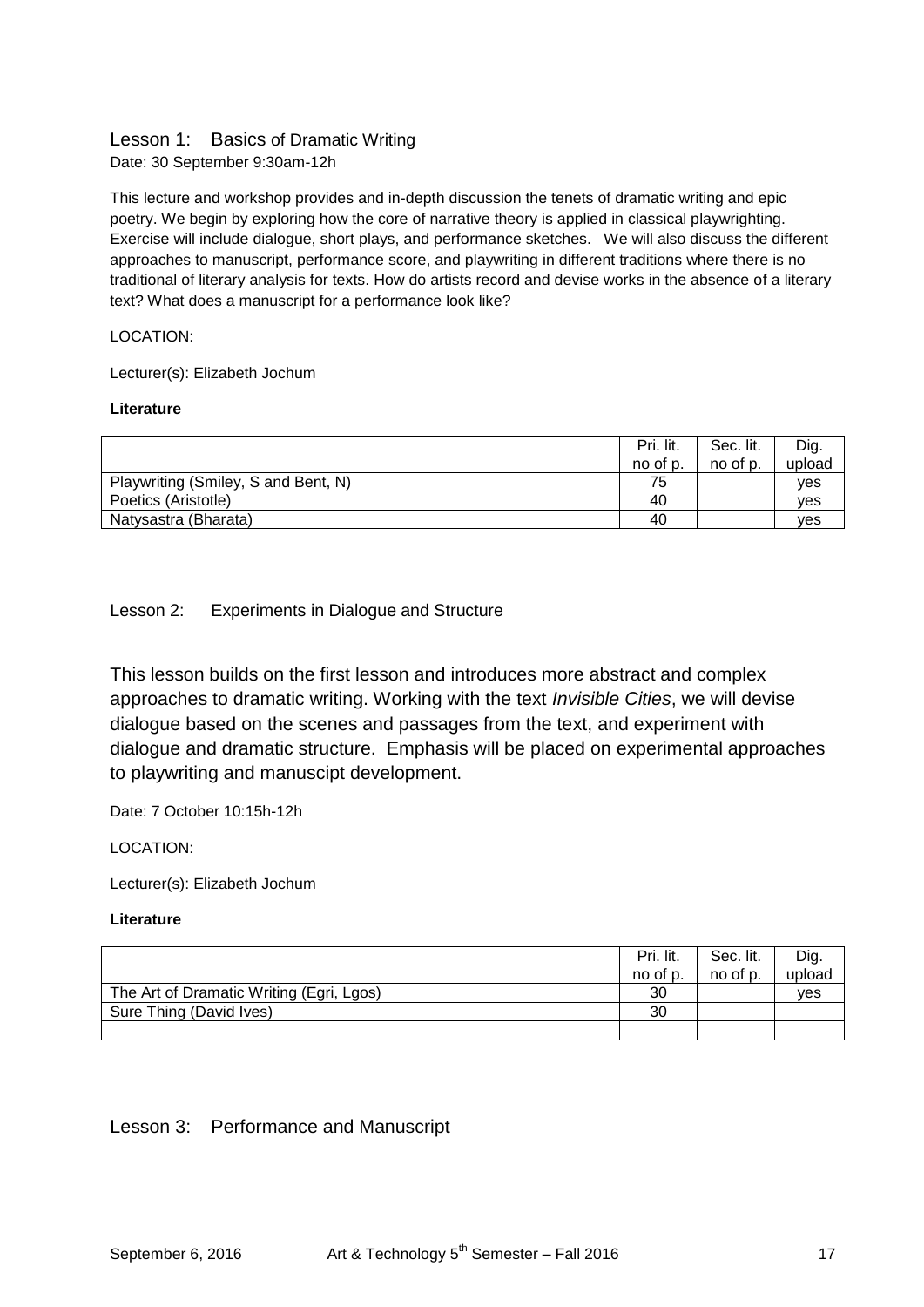This hands-on workshop focuses on developing and devising manuscript through improvisation, dance, and peformance. Specifically we will work with physical and vocal improvisations to experiment with manuscripts for Invisible Cities. Students will come up with their own methods for visualizing and documenting performance narratives. If the script is only a blueprint for performance: how can we use structured improvisation to develop layered blueprints for intermedia performance?

Date: 13 October 10:15h – 12h

## LOCATION: TBA

Lecturer(s): Elizabeth Jochum and Sandro Masai

## **Literature**

|            | Pri. lit.<br>no of p. | Sec. lit.<br>no of p. | Dig.<br>upload |
|------------|-----------------------|-----------------------|----------------|
|            |                       |                       |                |
|            |                       |                       |                |
| <b>TBA</b> |                       |                       |                |
|            |                       |                       |                |

## Lesson 4: Performance and Manuscript

This hands-on workshop focuses on developing and devising manuscript through improvisation, dance, and peformance. Specifically we will work with physical and vocal improvisations to experiment with manuscripts for *Invisible Cities*. Students will come up with their own methods for visualizing and documenting performance narratives. If the script is only a blueprint for performance: how can we use structured improvisation to develop layered blueprints for intermedia performance?

Date: Date: 13 October 13:30h – 15:15h

LOCATION: TBA

Lecturer(s): Elizabeth Jochum

|            | $\begin{array}{ c c c c c }\n\hline\n\text{Pri.} & \text{lit.} & \text{Sec.} & \text{lit.} \\ \text{no of p.} & \text{no of p.} & \end{array}$ | l Dig.<br>upload |
|------------|------------------------------------------------------------------------------------------------------------------------------------------------|------------------|
| <b>TBA</b> |                                                                                                                                                |                  |
|            |                                                                                                                                                |                  |
|            |                                                                                                                                                |                  |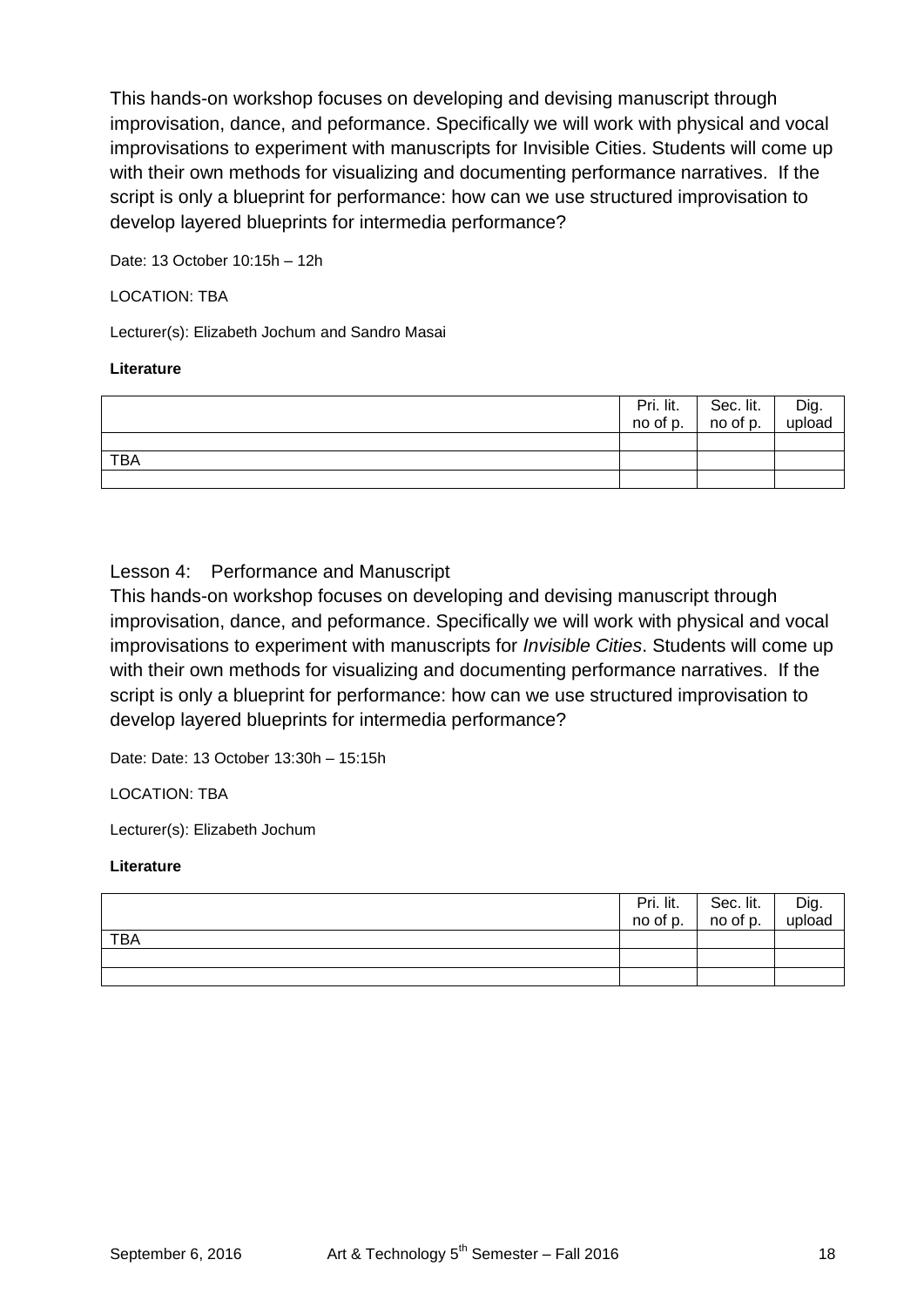# **Module 16: Mixed Reality Technologies (Mixed reality teknologi)**

(5ECTS)

HSA550028F

**Location:**

ArT5

Study Board: ArT & Technology

Module coordinator: Palle Dahlstedt, KOM [dahlstedt@hum.aau.dk](mailto:dahlstedt@hum.aau.dk)

## **Method of work and language:**

Individual or small groups. English

## **Module contents:**

The module is comprised of theoretical and practical courses and seminars within technologies for construction of performative environments or installations

## **Objectives**

The objective of Module 16 "Technologies for performative environments and installations" is to introduce the students to theories and methods of technologies in relation to the creation of interactive or re-active narratives and performances that merge virtual and material spaces.

## Courses:

In connection with the module, courses may be offered within the following areas:

- Performance Technology I
- Programming Multimedia Systems

## **Learning objectives:**

During this module, students should acquire:

Basic **knowledge** about

- basic theories and methods for fiducial recognition and tracking
- basic theories and methods for natural object recognition and tracking
- basic theories and methods for development of augmented and virtual reality systems
- basic theories and methods for human motion capture and tracking
- mapping between real and virtual world environments
- methods for measurement of experiences and presence in different environments

**Skills** in

- applying methods for development of augmented, mixed and virtual environment
- applying methods for tracking of fiducial and natural objects
- applying methods for automated analysis and recognition of human motion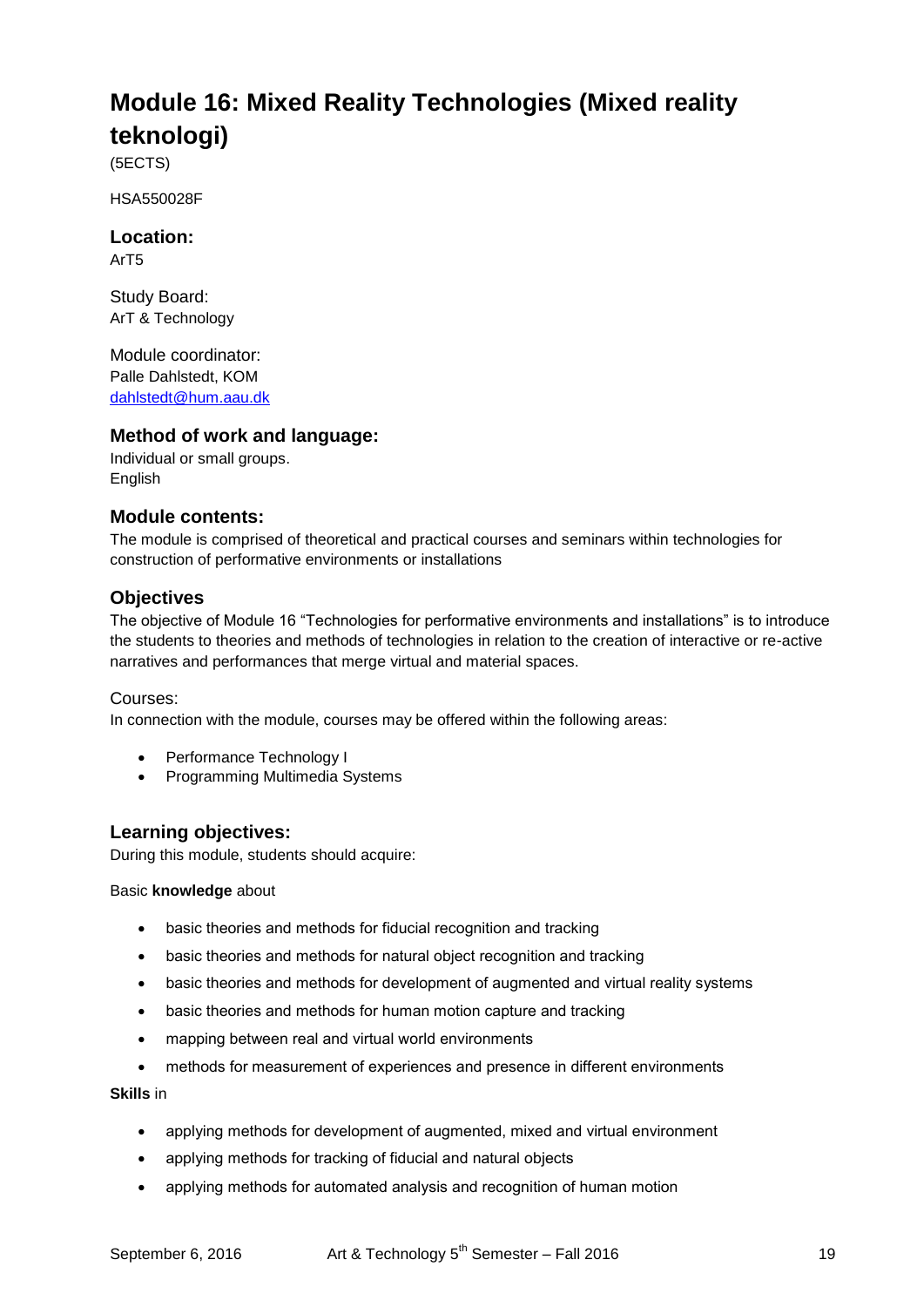- analysis of mapping between real, augmented, mixed or virtual reality environments
- analysis of user experiences and presence in augmented, mixed or virtual reality environments

## **Competencies** in

- analysing and constructing augmented, mixed and virtual environment
- analysing and constructing human motion capture systems
- analysing and constructing systems that map information between real, augmented, mixed or virtual reality environments

The module is completed with:

## **Examination 16**

An internal written examination in **Module 16: "Mixed Reality Technologies"**

Form of examination: c)

The assignment is evaluated by one examiner and awarded a pass/fail grade.

Number of pages: the written work must not exceed 10 pages.

Evaluation: pass/fail. In case of a Fail grade, also a second examiner will evaluate the assignment.

## **Substitution: the examination may be substituted by satisfactory and active participation in courses, i.e. 80% presence and submission of all assignments set during the course.**

Credits: 5 ECTS

The examination should demonstrate that the student has fulfilled the objectives outlined above.

| Exam dates:              | In-class assignments and active participation (see above). |
|--------------------------|------------------------------------------------------------|
| <b>Exhibition dates:</b> |                                                            |
| Deadline:                |                                                            |
| Hand-in date:            |                                                            |
| To:                      |                                                            |

## **Scope and expectations:**

The project for this module is expected to comprise a small report and an artistic product. This product may be part of the semester's main product. Both the report and the product are to be made in a group. In the event that the main semester project is used as case for this module, then this group should be identical to the main semester project group.

The project should address all relevant aspects taught in this module, i.e. the technologies used, how it fits within the different definitions of mixed reality, how it is implemented, and how it will be evaluated.

## **Participants:**

## **Prerequisites for participation:**

## **Course: Performance Technology I**

(2 ECTS)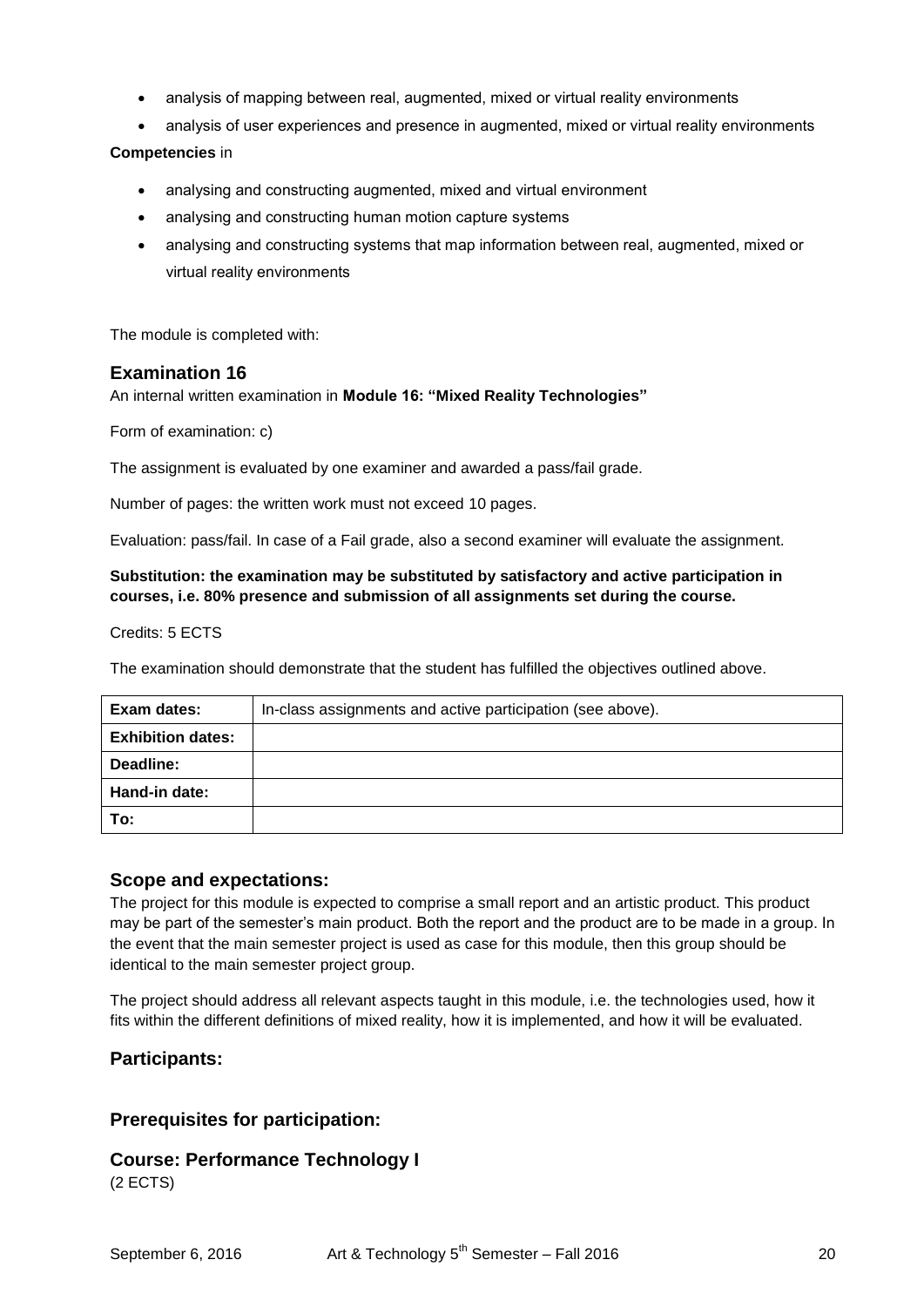This series of lectures and workshops will teach how to use mixed media technologies in an interactive performance situation, tightly integrated with the semester project. The course is based around two free graphical programming environments, vvvv [\(https://vvvv.org/\)](https://vvvv.org/) and Pure Data (often called PD, [https://puredata.info/\)](https://puredata.info/), which are commonly used in interactive art, music and performance applications. Both PD and vvvv can be used for audio and visuals, but we will concentrate on their stongest areas, which are interactive visuals in vvvv and audio in PD.

The module will be taught hands-on, so you are expected to bring a laptop to every lecture and use it in the classroom.

Before the course, install vvvv and PD from the above websites. PD is multiplatform, while vvvv is for Windows only. If you have a Mac, you can still run it under Windows on it. Read here for instructions: <https://vvvv.org/documentation/best-practices-when-using-bootcamp>

Lesson 1: Introduction to Performance Technology and Dataflow Programming Lecture/workshop with active participation

Models of interaction in performance. Introduction to tools and techniques. Discussion of examples.

Date and time: Sept 26, 15.15-17.00

Lecturer: Palle Dahlstedt, KOM

#### **Literature**

|                                                                             | Pri. lit. | Sec. lit. | Dig.   |
|-----------------------------------------------------------------------------|-----------|-----------|--------|
|                                                                             | no of p.  | no of p.  | upload |
|                                                                             |           |           |        |
| https://en.wikipedia.org/wiki/Pure_Datahttps://en.wikipedia.org/wiki/Pure_  | X         |           | X      |
| Data                                                                        |           |           |        |
|                                                                             |           |           |        |
| Excerpt from "Designing Sound" by Andy Farnell – a good introductory        | X         |           | x      |
| book on PD                                                                  |           |           |        |
| http://dm.ncl.ac.uk/courseblog/files/2011/02/pd_intro.pdfhttp://dm.ncl.ac.u |           |           |        |
| k/courseblog/files/2011/02/pd intro.pdf                                     |           |           |        |
|                                                                             |           |           |        |
| The PD manual and the tutorials that come pre-installed with PD (see        | x         |           | X      |
| Help-Help Browser-Pure Data inside the PD window).                          |           |           |        |
|                                                                             |           |           |        |
| Scott deLahunta - Virtual Reality and Performance File                      |           |           | X      |
|                                                                             |           |           |        |
|                                                                             |           |           | X      |
|                                                                             |           |           |        |

Lesson 2+3: Introduction to vvvv programming Lecture/workshop with active participation

Basic concepts. Interactive visuals, 2D and 3D. Motion sensing. Integration of video and audio.

An exercise using the acquired skills will be given, to be carried out in the semester project groups. It should be presented in a five-minute presentation at lecture 4.

Date and time: Sept 27, 9.15-13.00

Lecturer: Palle Dahlstedt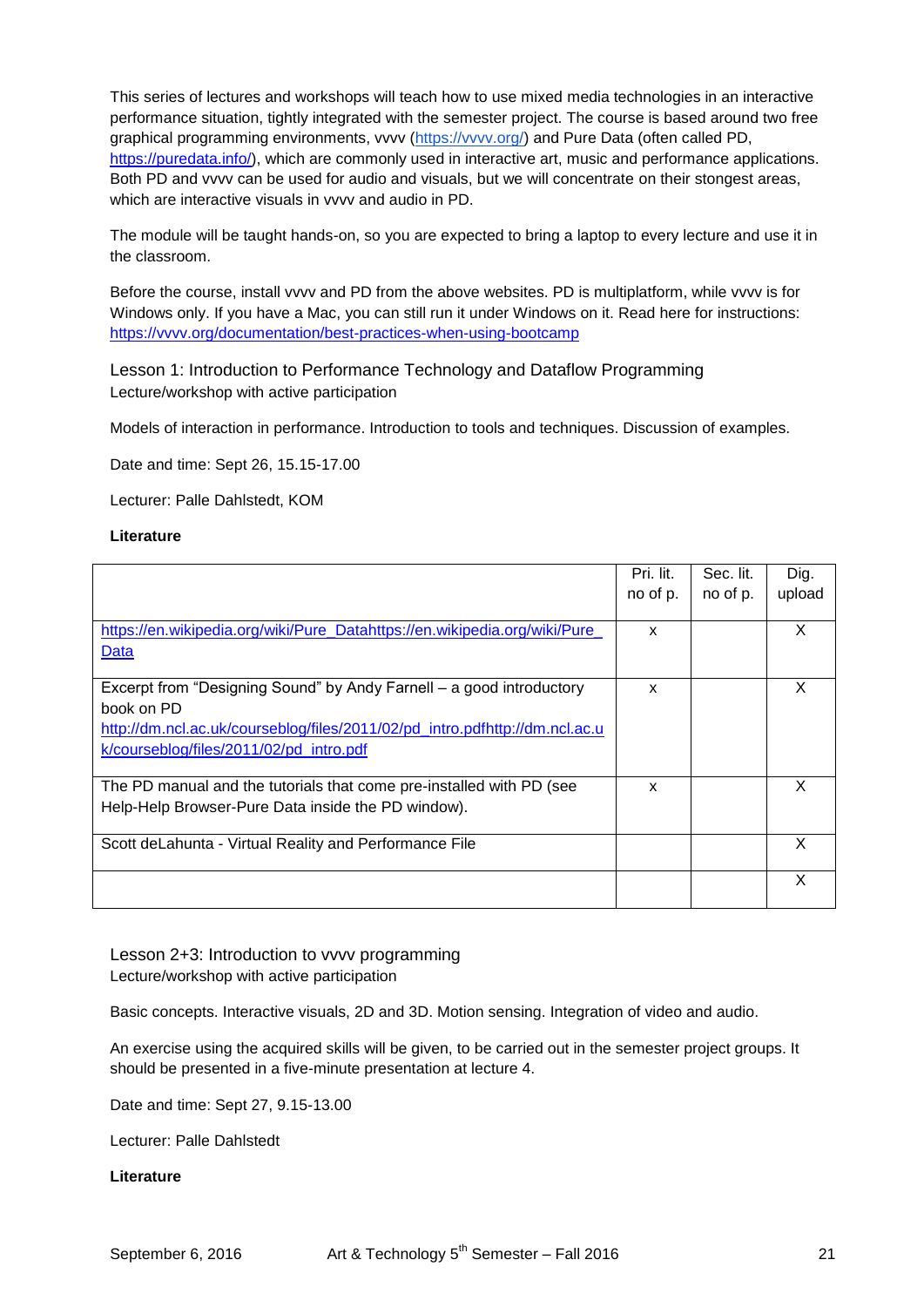|                                                                         | Pri. lit. | Sec. lit. | Dig.   |
|-------------------------------------------------------------------------|-----------|-----------|--------|
|                                                                         | no of p.  | no of p.  | upload |
|                                                                         |           |           |        |
| The official documentation for the vvvv programming environment at      | x         |           | X      |
| https://vvvv.org/documentation/documentation                            |           |           |        |
|                                                                         |           |           |        |
| Illustrated guide to VVVV                                               | x         |           | x      |
|                                                                         |           |           |        |
| https://vvvv.org/contribution/illustrated-guide-to-vvvv-for-newbies-in- |           |           |        |
| computer-arts                                                           |           |           |        |
|                                                                         |           |           |        |
|                                                                         |           |           |        |
|                                                                         |           |           |        |

Lesson 4: Presentation and discussion of interactive visuals assignments Lecture/workshop with active participation

Presentation of assignments from lecture 3. Virtual Reality, Augmented Reality and Mixed Reality – theory, history and examples.

Date and time: Oct 10, 15.30-17.15

Lecturer: Palle Dahlstedt

#### **Literature**

|                                                                    | Pri. lit. | Sec. lit. | Dig.   |
|--------------------------------------------------------------------|-----------|-----------|--------|
|                                                                    | no of p.  | no of p.  | upload |
|                                                                    |           |           |        |
| Benford & Giannachi - Performing Mixed Reality (introduction) File | 30        |           |        |
| Boden & Edmonds: Generative Art                                    | 9         |           |        |
|                                                                    |           |           |        |

Lesson 5 + 6: OSC and Interactive sound in Pure Data programming Lecture/workshop with active participation

OSC as a standard data interface between applications. Pure Data concepts. Audio tracking. Interaction with synthesis and recorded sound.

An excercise will be given, to be carried out in the semester project groups. It will be presented in a fiveminute presentation at lecture 7.

Date and time: Oct 11, 9.15-13.00

Lecturer: Palle Dahlstedt

|                                              | Pri. lit.<br>no of p. | Sec. lit.<br>no of p. | Dig.<br>upload |
|----------------------------------------------|-----------------------|-----------------------|----------------|
| Introduction to and specification of OSC     | x                     |                       |                |
| http://opensoundcontrol.org/introduction-osc |                       |                       |                |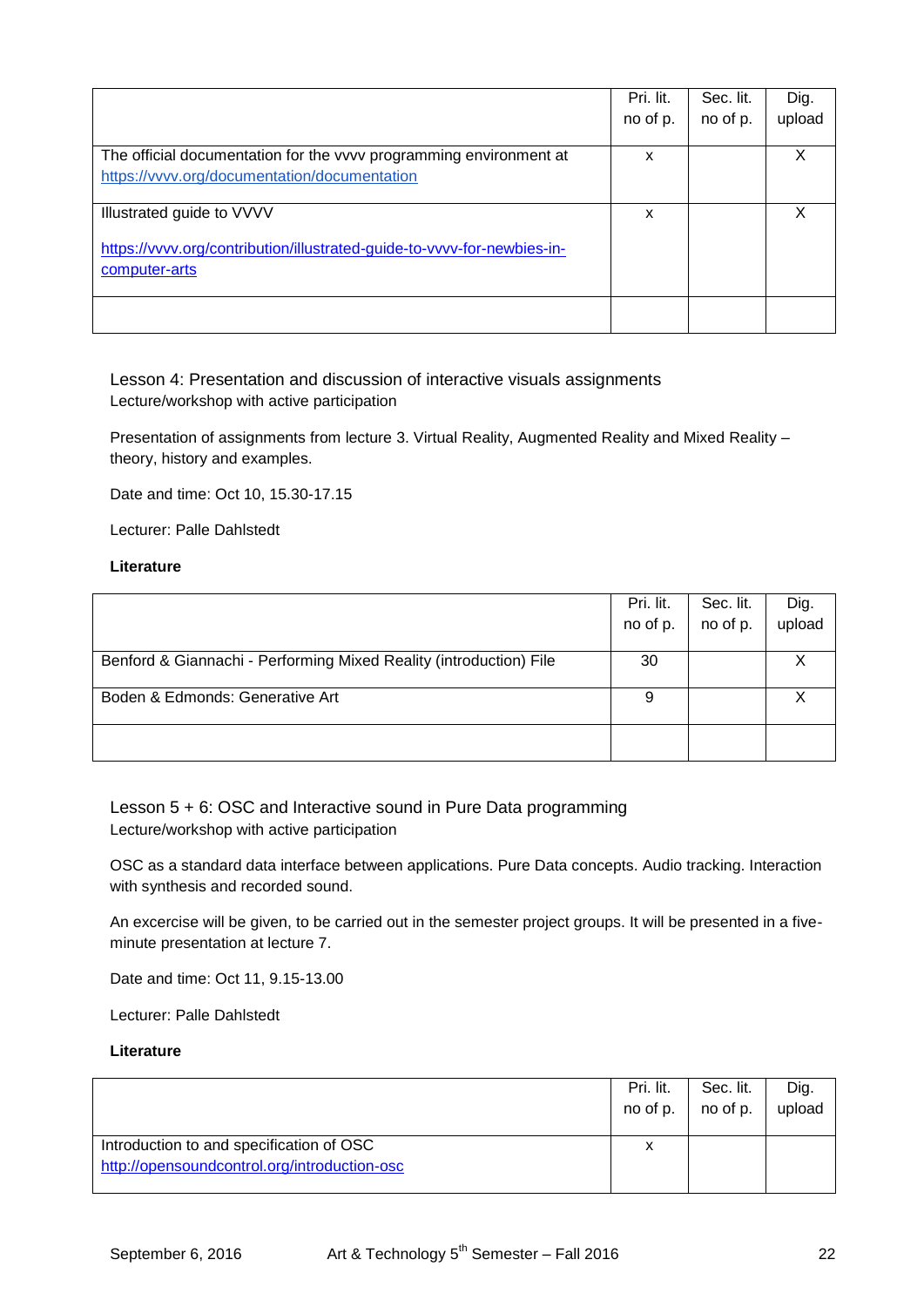Lesson 7: Mixed Reality and Further tracking techniques Lecture/workshop with active participation

Virtual Reality, Augmented Reality and Mixed Reality: Tracking technologies, sensors, motion detection, blob detection, skeleton detection.

Date and time: Oct 19, 15.30-17.15

Lecturer: Palle Dahlstedt

#### **Literature**

|                                                         | Pri. lit. | Sec. lit. | Dig.   |
|---------------------------------------------------------|-----------|-----------|--------|
|                                                         | no of p.  | no of p.  | upload |
|                                                         |           |           |        |
| Krevelen & Poelman (2010) A Survey of Augmented Reality | 14        |           |        |
| Technologies, Applications and Limitations File         |           |           |        |
|                                                         |           |           |        |
|                                                         |           |           |        |
|                                                         |           |           |        |
|                                                         |           |           |        |
|                                                         |           |           |        |

Lesson 8: Discussion of project ideas and prototypes Lecture/workshop with demonstrations

We discuss the feasibility of your semester project ideas and prototypes from a performance technology perspective.

Evaluation methods for Mixed Realities.

Date and time: Oct 21, 9.15-11

Lecturer: Palle Dahlstedt

|                                                                    | Pri. lit. | Sec. lit. | Dig.   |
|--------------------------------------------------------------------|-----------|-----------|--------|
|                                                                    | no of p.  | no of p.  | upload |
|                                                                    |           |           |        |
| Grasset: Survey of Evaluation Techniques of Augmented Reality File | 11        |           |        |
|                                                                    |           |           |        |
|                                                                    |           |           |        |
|                                                                    |           |           |        |
|                                                                    |           |           |        |
|                                                                    |           |           |        |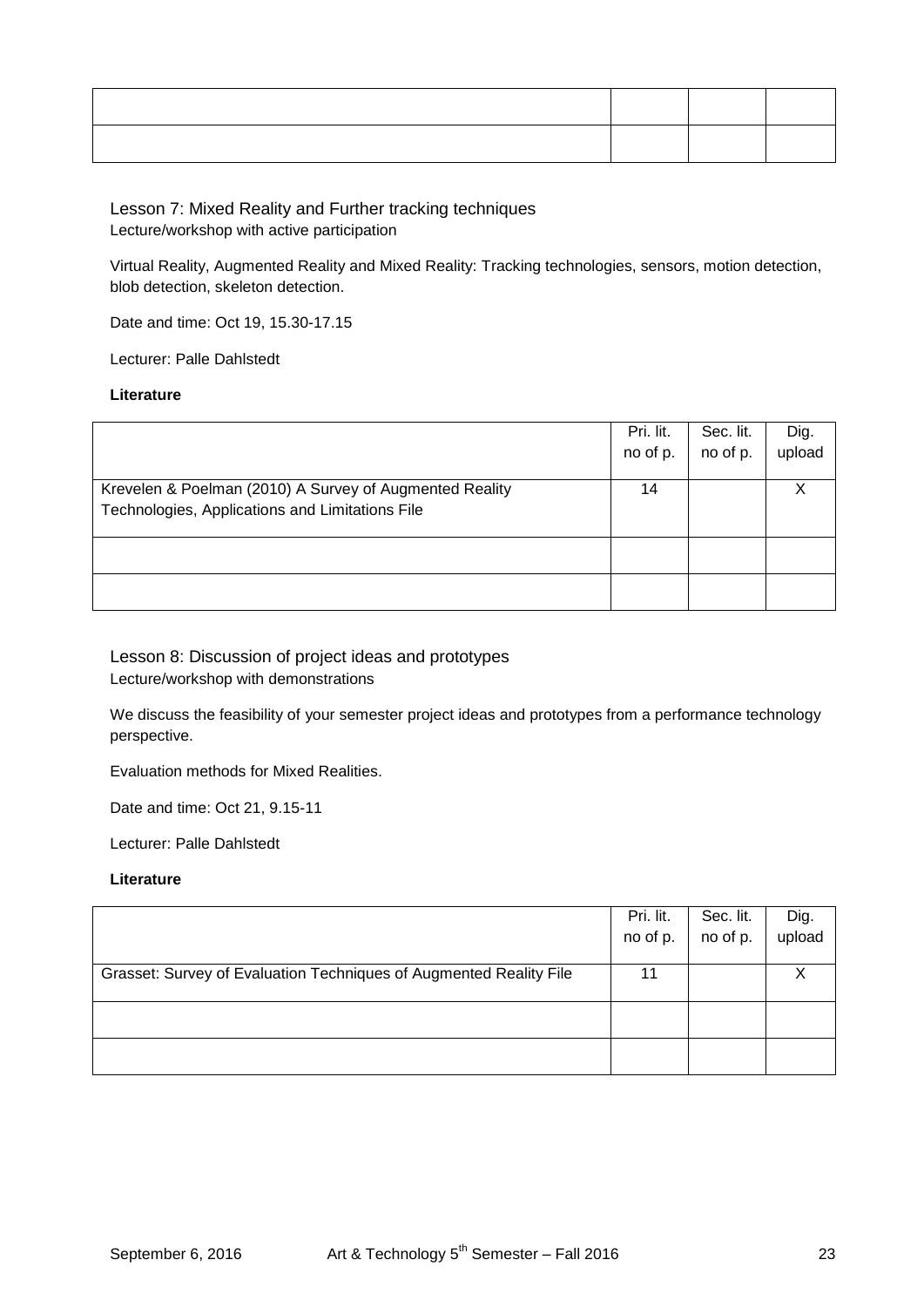## **Module 17 ArT-Based Research (Kunstnerisk forskning)**

(5 ECTS)

HSA550030C

**Location:** ArT5

**Study Board:** ArT & Technology

## **Module coordinator:**

Ståle Stenslie, KOM, [stenslie@hum.aau.dk](mailto:stenslie@hum.aau.dk)

## **Method of work and language:**

Individual or smaller groups in relation to course activities. English

## **Module contents:**

The module "Art-Based Research" focuses on the meeting between artistic experimental practices as academic methods. These can be artistic installations or exhibitions seeking to generate empirical data of various kinds. The installation should be conceptualized and realized as a methodical means in relation to a set or self-chosen artistic problem formulation. Emphasis will be firstly on practical planning and realization of the installation and, secondly, on the collection and interpretation of the empirical data.

In connection with the module, courses may be offered within the following area:

Art-Based Research – theory and practice

#### **Learning objectives:**

During this module, students should acquire:

#### Basic **knowledge** about

- art-based research
- planning, curating and realizing an art-based research installation or exhibition

## **Skills** in

- stating a technologically relevant art-based research problem
- creating concepts for artistic research experiments
- applying testing methods
- employing methods of practical planning, realization, and evaluation of art- based research installations

#### **Competencies** in

developing and realizing art-based research project in the field of art and technology

The module is completed with:

## **Examination 17**

An external oral examination in **Module 17 "Art-Based Research"** Form of examination: a)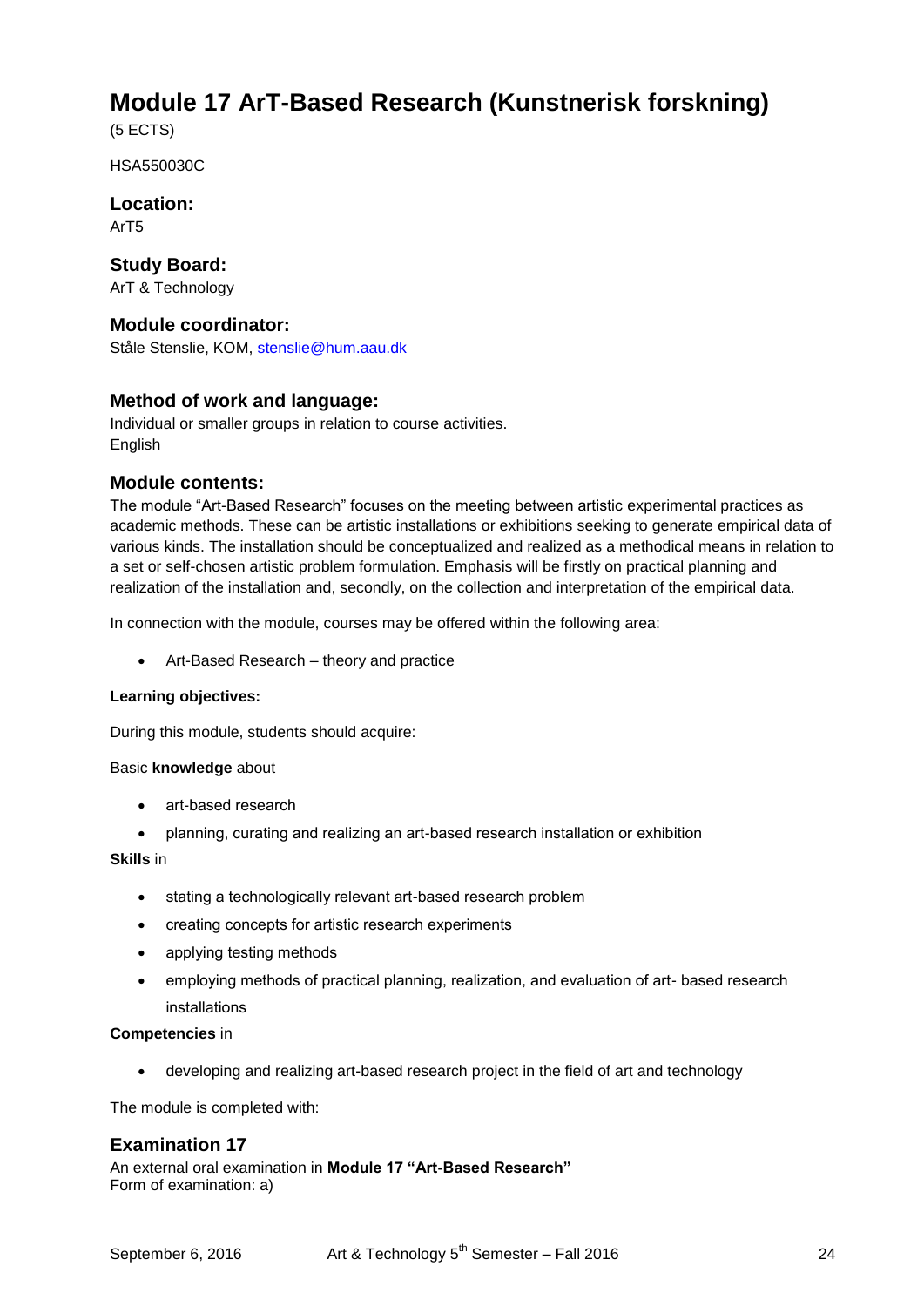For the examination students are required to produce an artistic research design and an academic report/paper, which must not exceed 10 pages. Evaluation: Pass/Fail. Credits: 5 ECTS

The examination should demonstrate that the student has fulfilled the objectives outlined above.

| Period of<br>teaching:   |                          |
|--------------------------|--------------------------|
| Exam dates:              | Wednesday 5 October 2016 |
| <b>Exhibition dates:</b> |                          |
| Deadline:                |                          |
| Hand-in date:            | 23 September 2016        |
| To:                      | Through Digital Exam     |

## **Purpose and Goals:**

Art-Based Research (ABR) is about doing research though the practice of ArT. ABR is the core of the academic legitimacy of ArT: the use of an ArT-practice for investigating into and finding new knowledge. Where different disciplines have their particular research strategies, the ethnographic methods, the sociological methods, etc. for specific fields, ABR is about the methods used in particular in ArT.

The course introduces the students the foundation of research in an academic context and to discussions about the different forms of research in particular artistic research and practice-based research.

**Goals**: The course will provide the students with a basic knowledge of dealing with agendas of research and how to construct a research design**.**

## **Scope and expectations:**

The goal is to develop art research projects based on formulating a personal artistic problem, the conceptualization, development and implementation of which are carried out in the art and technology field.

 The methodology used is orientated so that students gain content and practical skills to help them develop their art project and develop an academic discourse, both oral and written, aimed at defending art projects in the university environment.

 The seminars and workshop will introduce participants to the world of wearable technology applied to fabric or any other medium. After an introduction, in which we will see various projects from artists and designers who are working with these techniques, participants will learn to design and develop an interactive fabric piece. We will experiment with flexible conductive materials, basic electronics and some smart materials. We will learn about different types of sensors and actuators. We will study some flexible circuit design techniques and develop a LED controlling device together.

## **Exhibition:**

The workshop will end with a one day display/mini exhibition of the results during the week.

## **Prerequisites for participation:**

None.

## **Course: Art-Based Research – theory and practice**

(2 ECTS)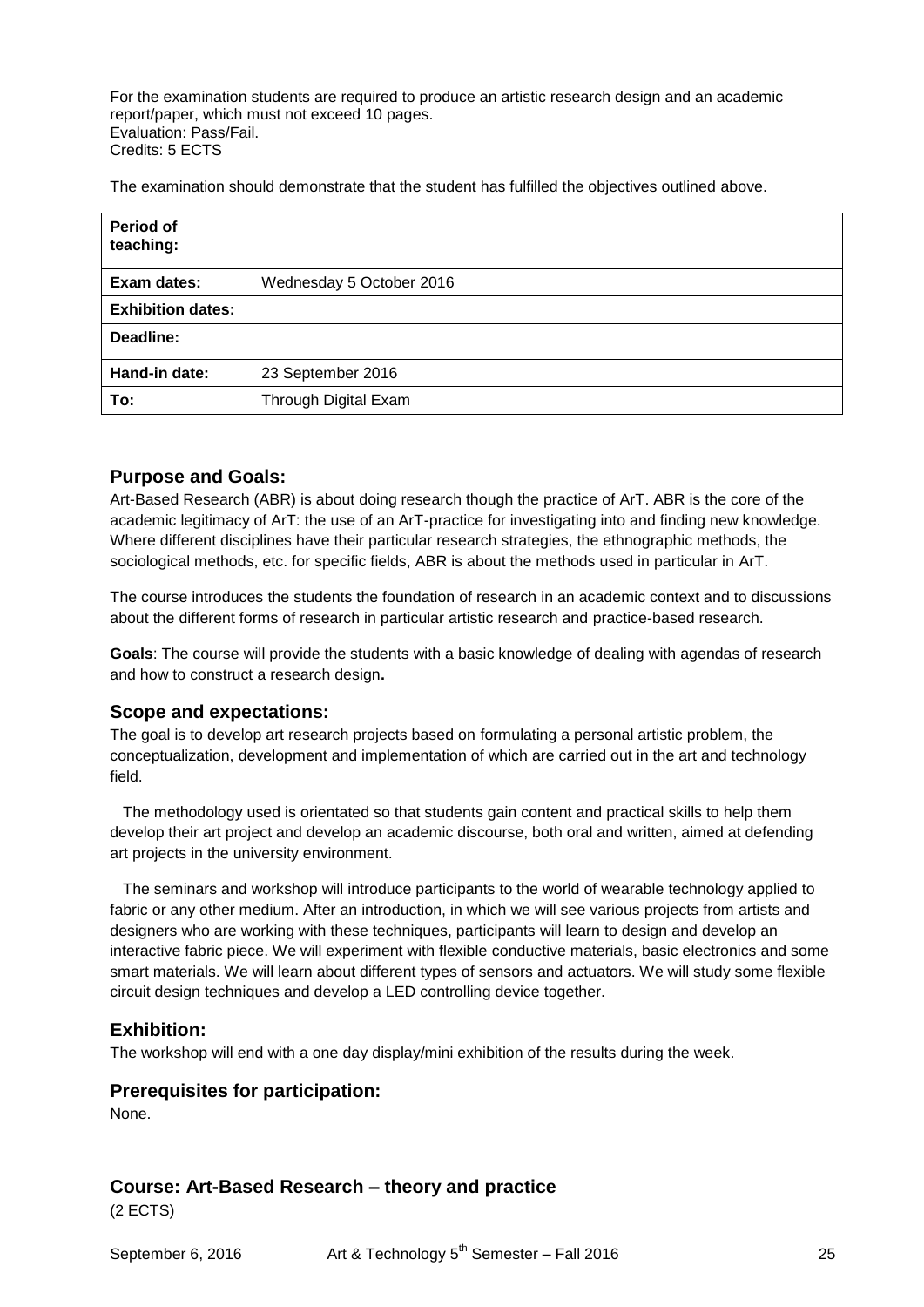## Lecture 1: Theorizing artistic practice as research, part 1

The lecture will present and discuss various theoretical approaches to artistic practice as research. The purpose of this is to serve as a theoretical platform for both the workshop and final written assignment

Date and Time: Tuesday, September 6<sup>th</sup> 9h-15h

Lecturer(s): Ståle Stenslie

#### **Literature**

|                                                                            | Pri. lit. | Sec. lit. | Dig.   |
|----------------------------------------------------------------------------|-----------|-----------|--------|
|                                                                            | no of p.  | no of p.  | upload |
| Hannula, Mika; Suoranta, Juha; Vaden, Tere (2005) Artistic research.       | x         |           | yes    |
| University of Gothenburg. Download from:                                   |           |           |        |
| https://www.academia.edu/2396657/Artistic_Research._Theories_              |           |           |        |
| <b>Methods Practices</b>                                                   |           |           |        |
| Sullivan, Graeme (2010) Art Practice as Research - Inquiry in Visual Arts. |           | x         | ves    |
| Pennsylvania State University, USA. Downloadable from                      |           |           |        |
| http://uk.sagepub.com/sites/default/files/upm-                             |           |           |        |
| binaries/31775 Chapter4.pdf                                                |           |           |        |
|                                                                            |           |           |        |

## Lecture 2: Theorizing artistic practice as research, part 2

The lecture will focus experimental aesthetics as research and give an overview of methodological mapping.

Date and Time:

Lecturer(s): Ståle Stenslie

#### **Literature**

|                                                            | Pri. lit. | Sec. lit. | Dig.   |
|------------------------------------------------------------|-----------|-----------|--------|
|                                                            | no of p.  | no of p.  | upload |
| Slager, Henk (2015) The Pleasure of Research. Hatje Cantz. |           |           | ves    |
| Read Chapter 3 and 4.                                      |           |           |        |
|                                                            |           |           |        |
|                                                            |           |           |        |

## Workshop 1: Workshop-based teaching

Introduction to wearable technology. Project presentation.

Date and Time: Tuesday, September 6<sup>th</sup> 9h-15h

Lecturer(s): Imanuel Schipper (Rimini Protokoll); Ståle Stenslie

#### **Literature**

|                                                | Pri. lit.<br>no of p. | Sec. lit.<br>no of p. | Dig.<br>upload |
|------------------------------------------------|-----------------------|-----------------------|----------------|
|                                                |                       |                       |                |
| Performing the Digital (2016) Imanuel Schipper | 22                    |                       | ves            |
| Acts of Spectating (2014) Peter Boenisch       | 26                    |                       | ves            |
|                                                |                       |                       |                |

#### Workshop 2: Workshop-based teaching

Practice based research. How to involve basic concepts of electronics: components, circuits, sensors and actuators in wearable applications.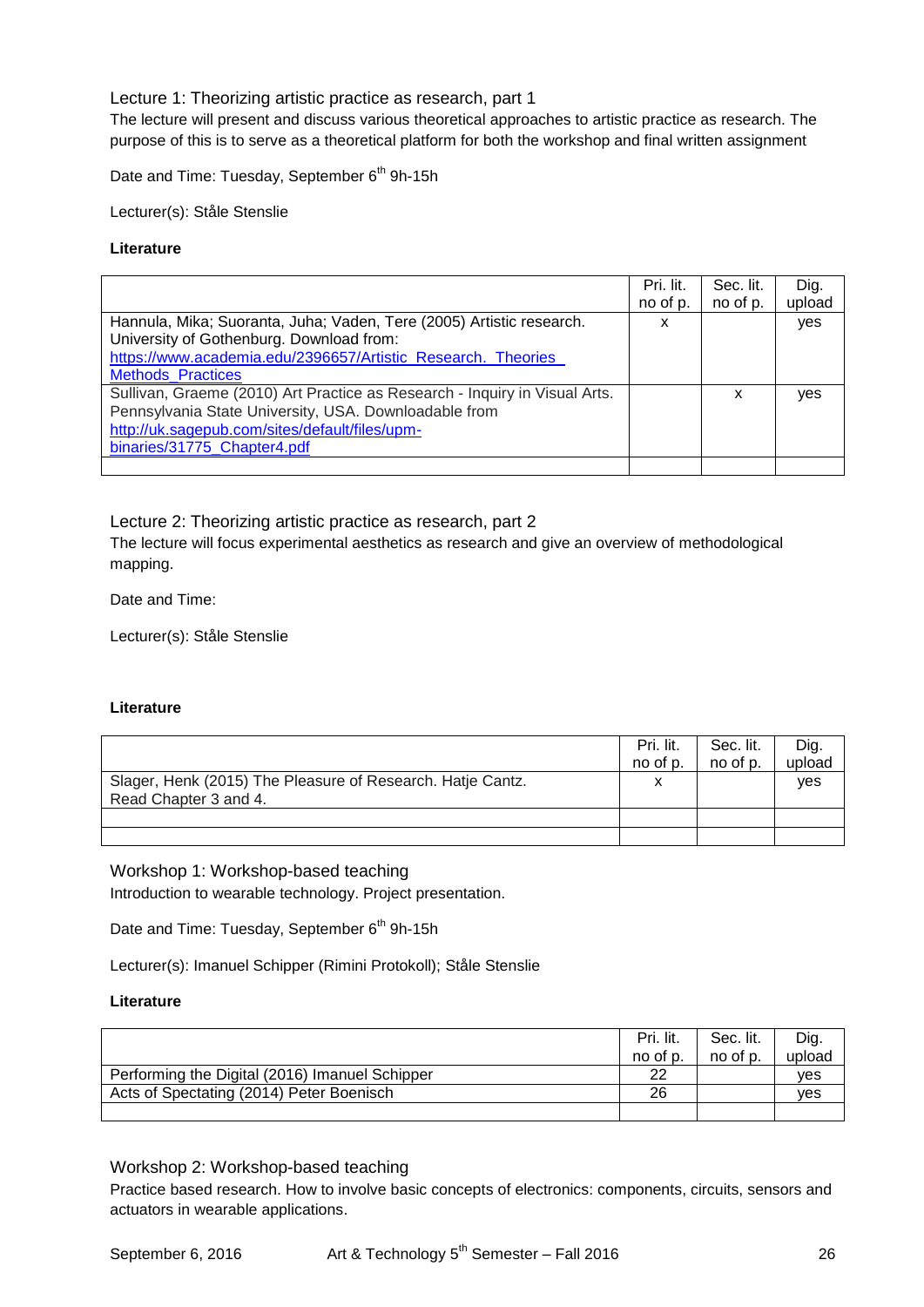## Date and Time: Tuesday, September 6<sup>th</sup> 9h-15h

Lecturer(s): Imanuel Schipper (Rimini Protokoll); Ståle Stenslie

#### **Literature**

|  | Pri. lit. Sec. lit. Dig.<br>no of p. no of p. upload |  |
|--|------------------------------------------------------|--|
|  |                                                      |  |
|  |                                                      |  |
|  |                                                      |  |

Workshop 3: Workshop-based teaching

Interactivity concepts and techniques in a wearable project. Presentation of various techniques.

Date and Time: Tuesday, September 6<sup>th</sup> 9h-15h

Lecturer(s): Imanuel Schipper (Rimini Protokoll); Ståle Stenslie

#### **Literature**

| Pri. lit.<br>no of p. | Sec. lit.<br>no of p. | Dig.<br>upload |
|-----------------------|-----------------------|----------------|
|                       |                       |                |
|                       |                       |                |
|                       |                       |                |

Workshop 4:Workshop-based teaching and final presentation Develop and present a prototype.

Date and Time: Tuesday, September 6<sup>th</sup> 9h-15h

Lecturer(s): Ståle Stenslie

|  | Pri. lit. Sec. lit.<br>no of p. no of p. | Dig.<br>upload |
|--|------------------------------------------|----------------|
|  |                                          |                |
|  |                                          |                |
|  |                                          |                |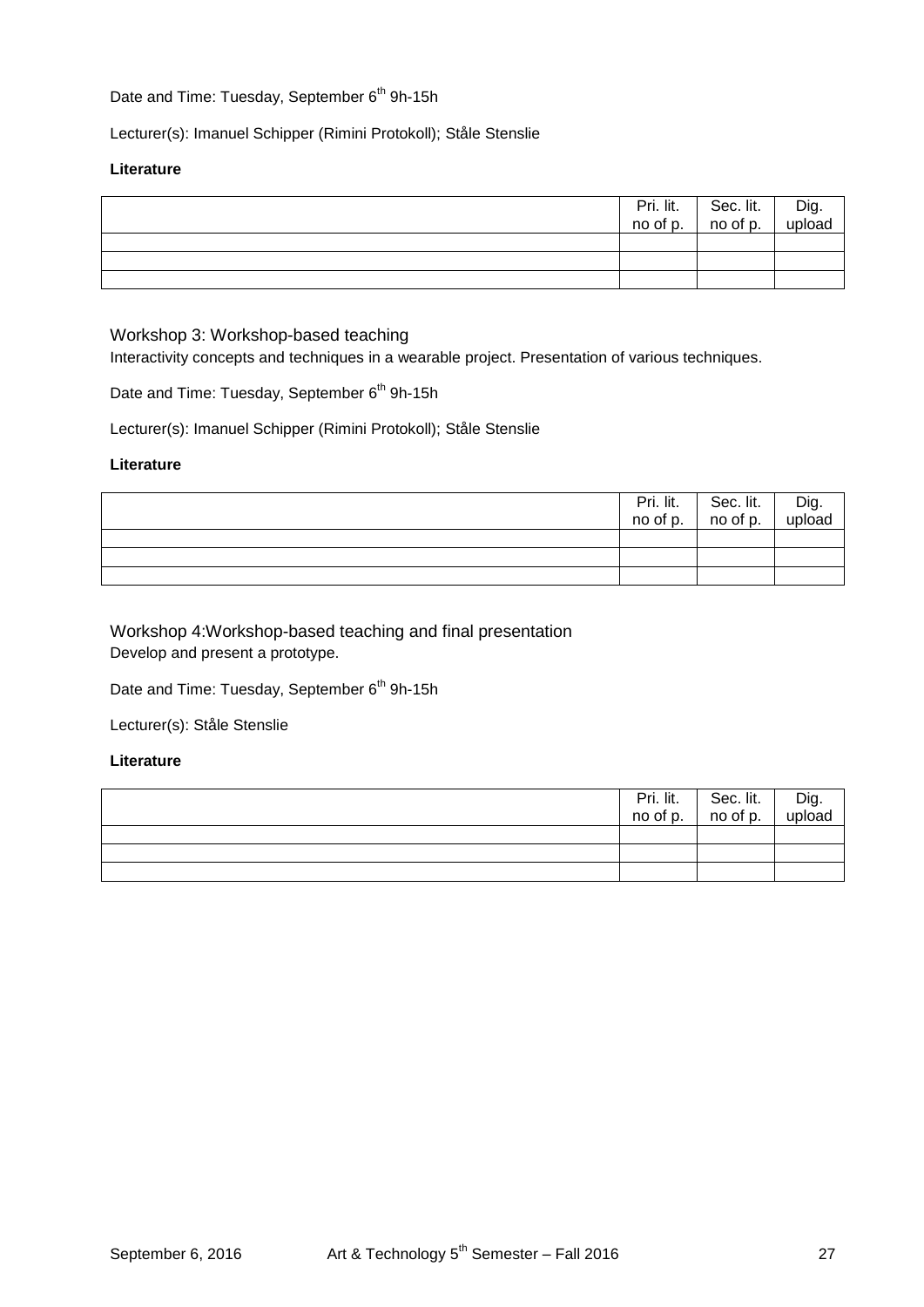# **Module 18: Multimedia Programming (Elective) (Multimedie programmering (valgfag))**

(5 ECTS)

#### HSAVB0030D

This module may be offered by the board of study depending on e.g. the amount of students enrolled or other relevant circumstances.

#### **Location:**

ArT5

## **Study Board:**

ArT & Technology

## **Module coordinator:**

Markus Löchtefeld, MT [mloc@create.aau.dk](mailto:lp@create.aau.dk) +45 9356 2170

## **Method of work and language:**

Individual or small groups. **English** 

## **Module contents:**

The goal of this course is to strengthen a student's capacity to participate in multimedia application and software development. This puts the student in a position to take advantage of a significant amount of prior work by integrating a variety of software libraries on a variety of platforms.

This module may be offered by the board of study depending on e.g. the amount of students enrolled or other relevant circumstances.

#### Courses:

In connection with the module, courses may be offered within the following area:

Multimedia Programming

## **Learning objectives:**

During this module, students should acquire:

#### Basic **knowledge** about

 advanced topics of software development relevant to the design and implementation of multimedia software applications, e.g., software design patterns, programming mobile devices and other embedded systems, network programming and VR and AR programming.

## **Skills** in

 applying a variety of intermediate and advanced software technologies, techniques and methods in the construction of effective and efficient multimedia software applications

#### **Competencies** in

- analyzing multimedia software engineering problems and select, apply and evaluate appropriate technologies in developing successful solutions
- applying advanced concepts in multimedia programming and software engineering

The module is completed with: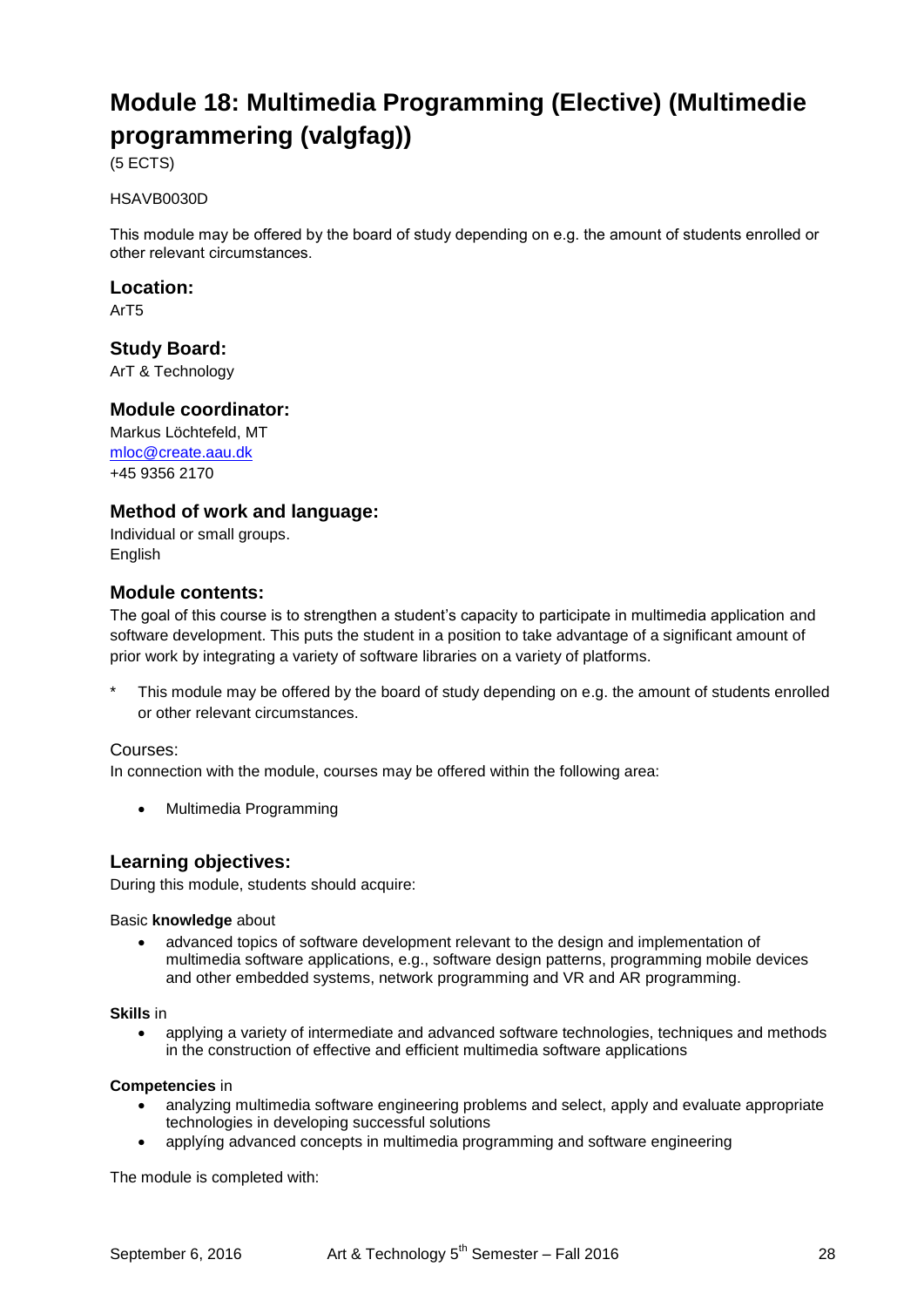## **Examination 18**

An internal written examination in **Module 18: "Multimedia Programming" (Elective).** 

Form of examination: c) The examination is a 7-day assignment on a set subject.

Number of pages: the written part must not exceed 10 pages.

Evaluation: pass/fail. One examiner evaluates the assignment. In case of a Fail grade, an additional examiner will also evaluate the assignment.

#### **Substitution: the examination may be substituted by satisfactory and active participation in courses, i.e. 80% attendance and submission of all assignments set during the course.**

Credits: 5 ECTS 34

The examination should demonstrate that the student has fulfilled the objectives outlined above.

| Exam dates:              | n/a                  |
|--------------------------|----------------------|
| <b>Exhibition dates:</b> | In class             |
| Deadline:                |                      |
| Hand-in date:            |                      |
| To:                      | Through Digital Exam |

## **Scope and expectations:**

The aim of this course is to introduce students to the theoretical and practical aspects of robotic art. The course places equal emphasis on both aesthetic and technical concerns so students can develop competencies in the creation of an aesthetically engaging autonomous art work. Students will learn how to design, program and execute a computer-controlled work of art using models such as random walks, flocking, and Markov chains. Students will also confront issues in planning, coordination, and control that arise when transitioning from computer simulation to the physical world. There are two assignments: (1) a midterm sketch/study and one-page summary and (2) the completion of a group-based mini-project incorporating computer-controlled robotics. Students will be provided with robots to experiment with (the Arduino robot and Sphero mobile robot), but are invited to develop their own design or robotic prototypes. Prior experience in imperative and object-oriented programming (e.g., C++ or Java) is required.There are two assignments: (1) a midterm sketch/study and one-page written summary and (2) the completion of a group-based mini-project incorporating computer-controlled robotics. The mini-project must be accompanied by a written report and oral presentation summarizing the project, method, approach, and conclusions (10 pages maximum).

Students will be provided with robots to experiment with (the Arduino robot and Sphero mobile robot), but are invited to develop their own design or robotic prototypes.

## **Participants:**

## **Prerequisites for participation:**

Prior experience in imperative and object-oriented programming (e.g., C++ or Java) is required.

## **Course: Multimedia Programming**

(2 ECTS)

Lesson 1: Robotic Art and Autonomous Systems Lecture with subsequent exercises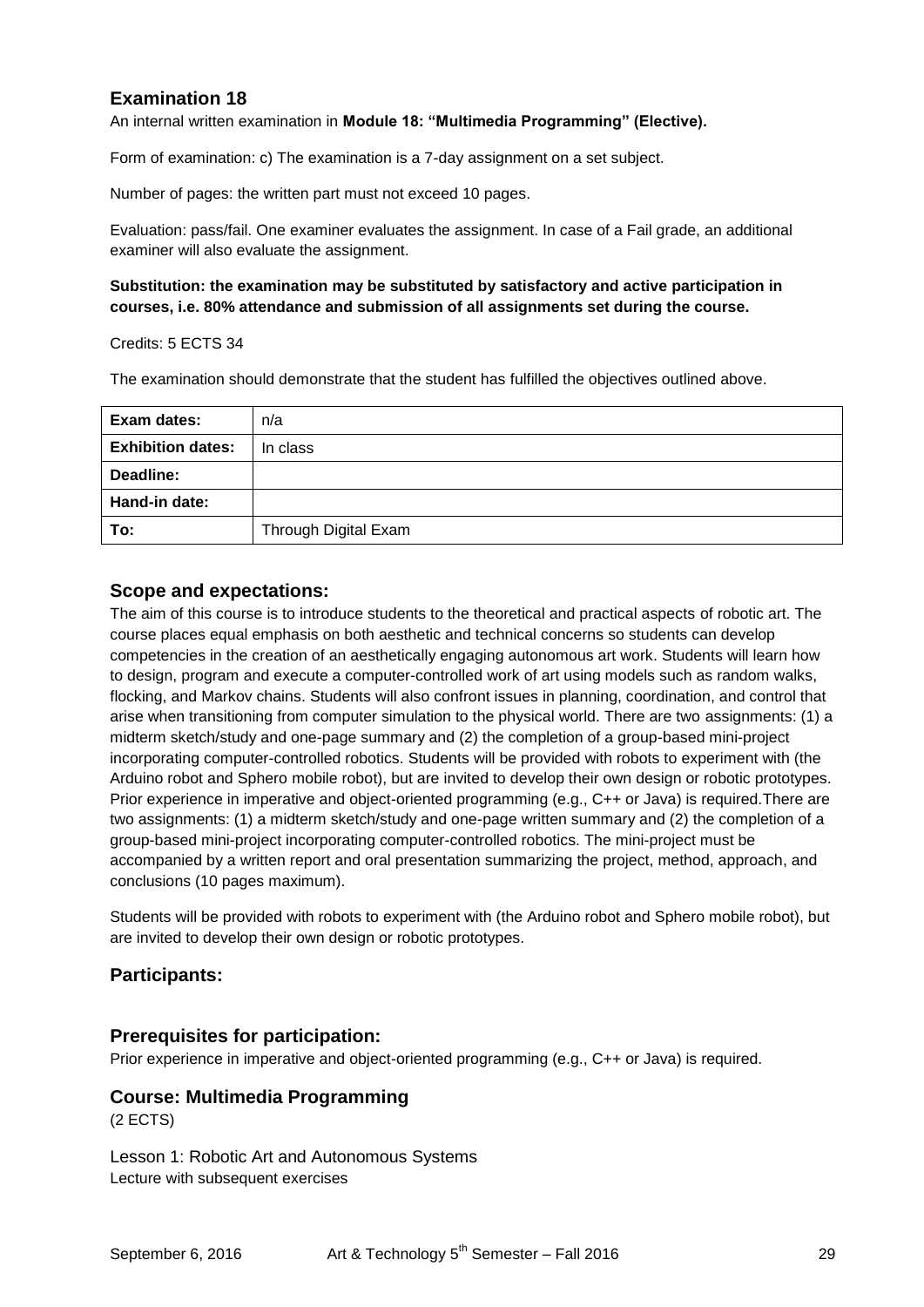Origins and development of robotic art from 20<sup>th</sup> century-present.

This course provides an overview of robotic art from kinetic sculpture to contemporary robotic art.

TBA

Lecturer: Elizabeth Jochum

#### **Literature**

|                                                           | Pri. lit.<br>no of p. | Sec. lit.<br>no of p. | Dig.<br>upload |
|-----------------------------------------------------------|-----------------------|-----------------------|----------------|
| "History of Robotic Art" (Eduardo Kaz)                    | 11                    |                       |                |
| Robotics and Art, Computationalism and Embodiment (Penny) | 20                    |                       |                |
|                                                           |                       |                       |                |

## Lesson 2: Robot Communications Workshop with subsequent exercises.

Sending commands to and receiving reports from the robot.

TBA

Lecturer(s): Markus Löchtefeld

Assignments: Programming exercises based on session.

#### **Literature**

|  | Pri. lit. Sec. lit.<br>no of p. no of p. | Dig.<br>upload |
|--|------------------------------------------|----------------|
|  |                                          |                |
|  |                                          |                |
|  |                                          |                |

Slides and other resources

Lesson 3: Language of Motion I Workshop with subsequent exercises.

Introduction to the concepts of turtles and random walks as a means for executing basic motions.

TBA

Lecturer: Markus Löchtefeld

Assignments: Programming exercises based on session.

|                                                                        | Pri. lit. | Sec. lit. | Dig.   |
|------------------------------------------------------------------------|-----------|-----------|--------|
|                                                                        | no of p.  | no of p.  | upload |
| Random walk - Wikipedia, https://en.wikipedia.org/wiki/Random_walk     |           |           |        |
| Abelson, H. and diSessa, A. A. (1980). Turtle Geometry: The Computer   |           | 3         | yes    |
| as a Medium for Exploring Mathematics. MIT Press.                      |           |           |        |
| Braitenberg, V. (1984). Vehicles: Experiments in Synthetic Psychology. |           | 3         | yes    |
| MIT Press.                                                             |           |           |        |
| Pearson, K. (1905). The problem of the random walk. Nature, 72:294,    |           | 3         | yes    |
| 318, 342. (Mostly for historical interest)                             |           |           |        |
|                                                                        |           |           |        |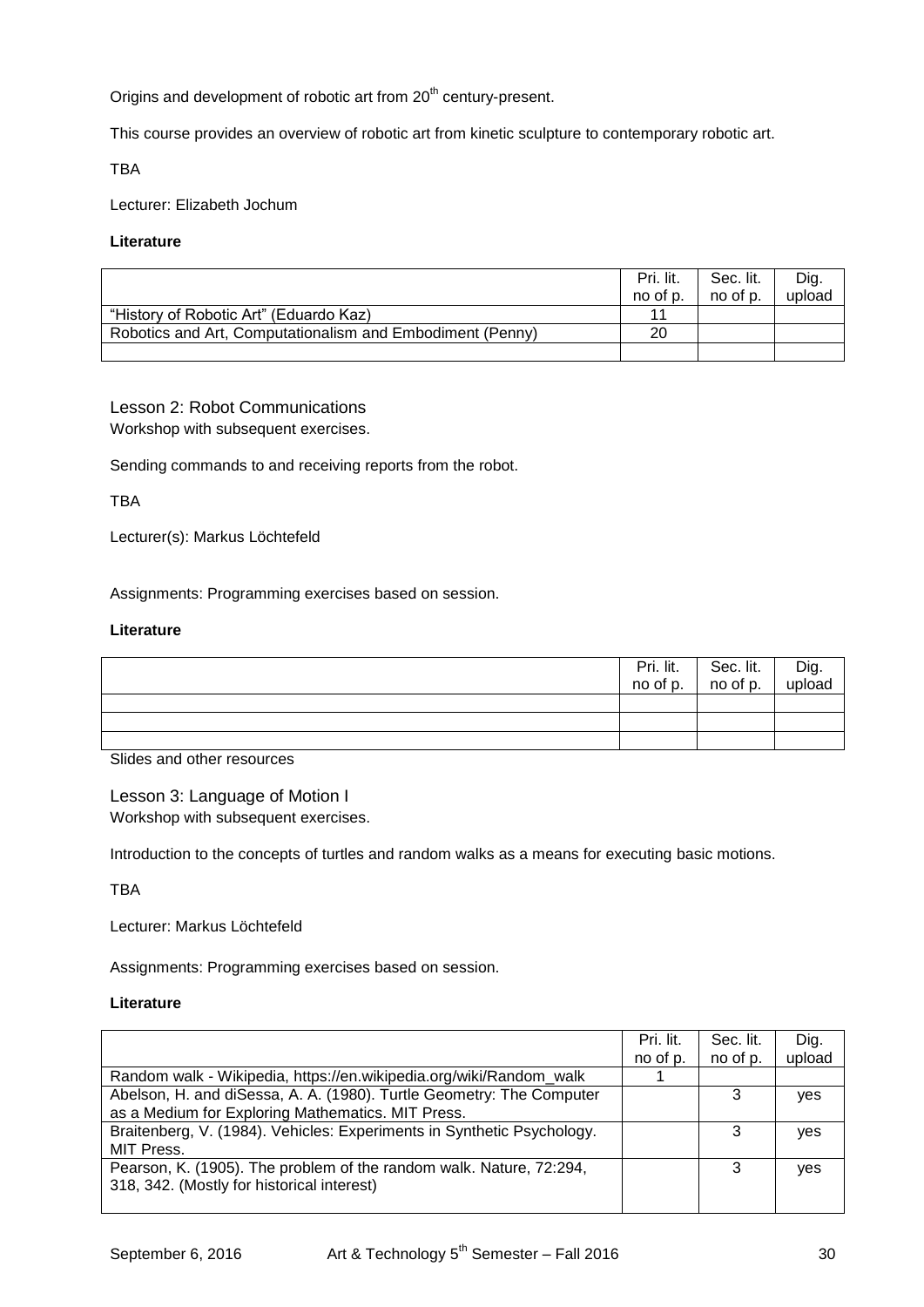## Lesson 4: Workshop Lecturer: Peter Skotte

LOCATION: Fab Lab

#### **Literature**

|                                                         | Pri. lit.<br>no of p. | Sec. lit.<br>no of p. | Dig.<br>upload |
|---------------------------------------------------------|-----------------------|-----------------------|----------------|
| "Designing Robots with Motion in Mind" (Hoffman and Ju) | 32                    |                       | ves            |
| "The Machine as Autonomous Performer" (Bown et al.)     | 16                    |                       | ves            |
| Way of the Jitterbug (Norm White)                       | 15                    |                       | <b>ves</b>     |

Lesson 5: Language of Motion II Lecture with subsequent exercises

Kinesics, flocking/swarming: What do these behaviors and motions indicate about narrative? What narrative, interactive, or dramaturgical potential can we tap into using these external physical behaviors? This lecture considers the use of flocking and swarming algorithms in robotic art installations.

n-class presentations of mid-term sketch/studies with evaluation and feedback. One page summaries due.

Lecturers: Elizabeth Jochum

#### **Literature**

|                                                                     | Pri. lit.<br>no of p. | Sec. lit.<br>no of p. | Dig.<br>upload |
|---------------------------------------------------------------------|-----------------------|-----------------------|----------------|
| In the Dance Studio: Engineering and Human Flocking (Leonard et al) | 22                    |                       | ves            |
| Style-based Robotic Motion in Contemporary Dance (LaViers)          | 24                    |                       | ves            |
| "Generating Music from Flocking Dynamics" (Hueppe et al.)           | 22                    |                       | <b>ves</b>     |
|                                                                     |                       |                       |                |

Lesson 6: Markov Chains and "Acting for Robots"

Lecture with subsequent exercises

Composing simple motions with state transition networks (Markov chains). Non-functional animations and simulated interactions.

Lecturers: Markus Löchtefeld, Elizabeth Jochum Assignments: Programming exercises based on session.

#### **Literature**

|                                                       | Pri. lit. | Sec. lit. | Dig.   |
|-------------------------------------------------------|-----------|-----------|--------|
|                                                       | no of p.  | no of p.  | upload |
| Markov Chains: A Visual Explanation by Victor Powell: | ົ         |           | ves    |
| http://setosa.io/blog/2014/07/26/markov-chains/       |           |           |        |
|                                                       |           |           |        |
|                                                       |           |           |        |

Lesson 7: TBA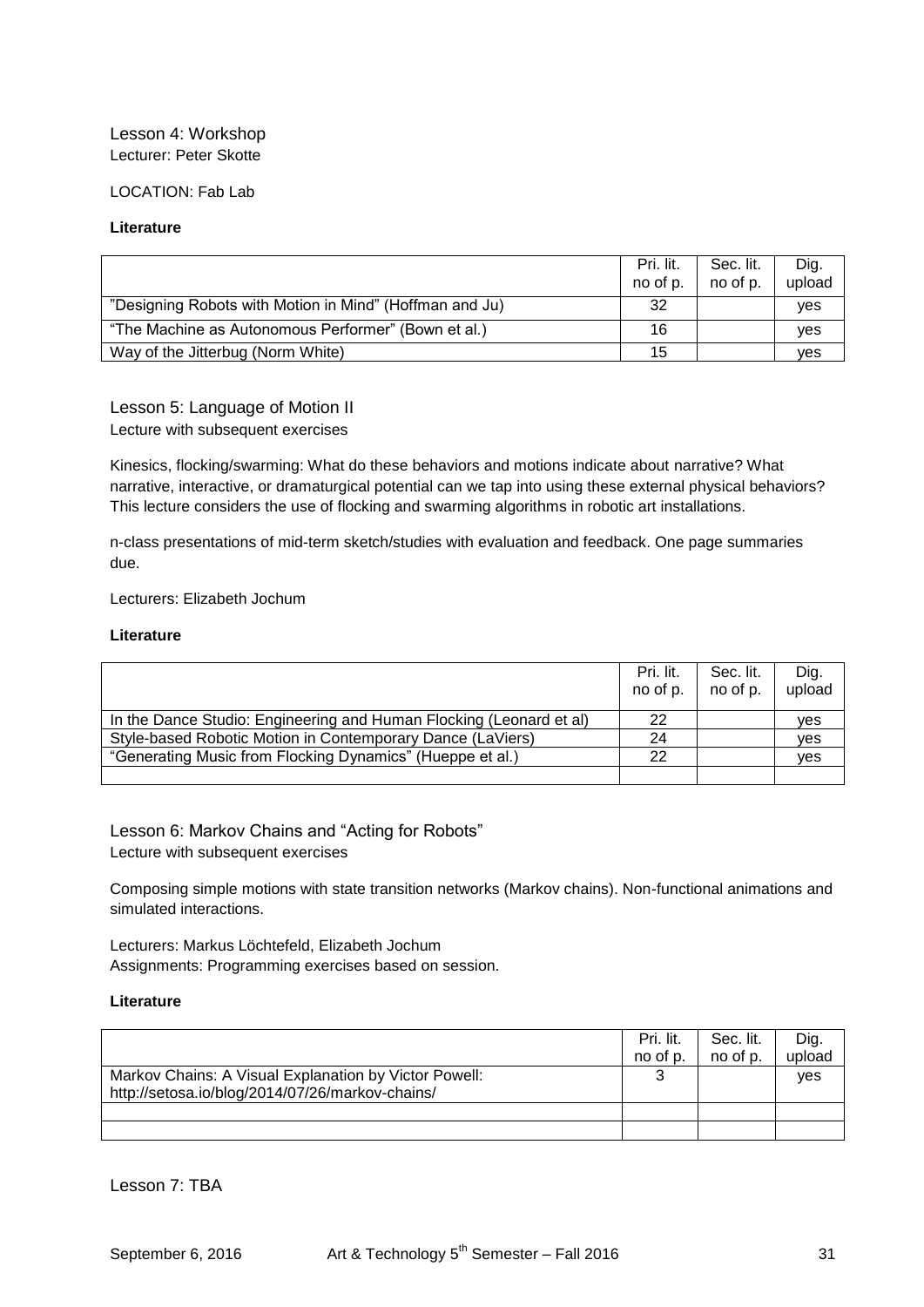## Lecturers: Markus Löchtefeld and Elizabeth Jochum

#### **Literature**

|  | Pri. lit. Sec. lit.<br>no of p. no of p. | <sup>I</sup> Dig.<br>upload |
|--|------------------------------------------|-----------------------------|
|  |                                          |                             |
|  |                                          |                             |
|  |                                          |                             |

Lesson 8: Oral presentation of projects and in-class demonstrations

Lecturers: Markus Löchtefeld and Elizabeth Jochum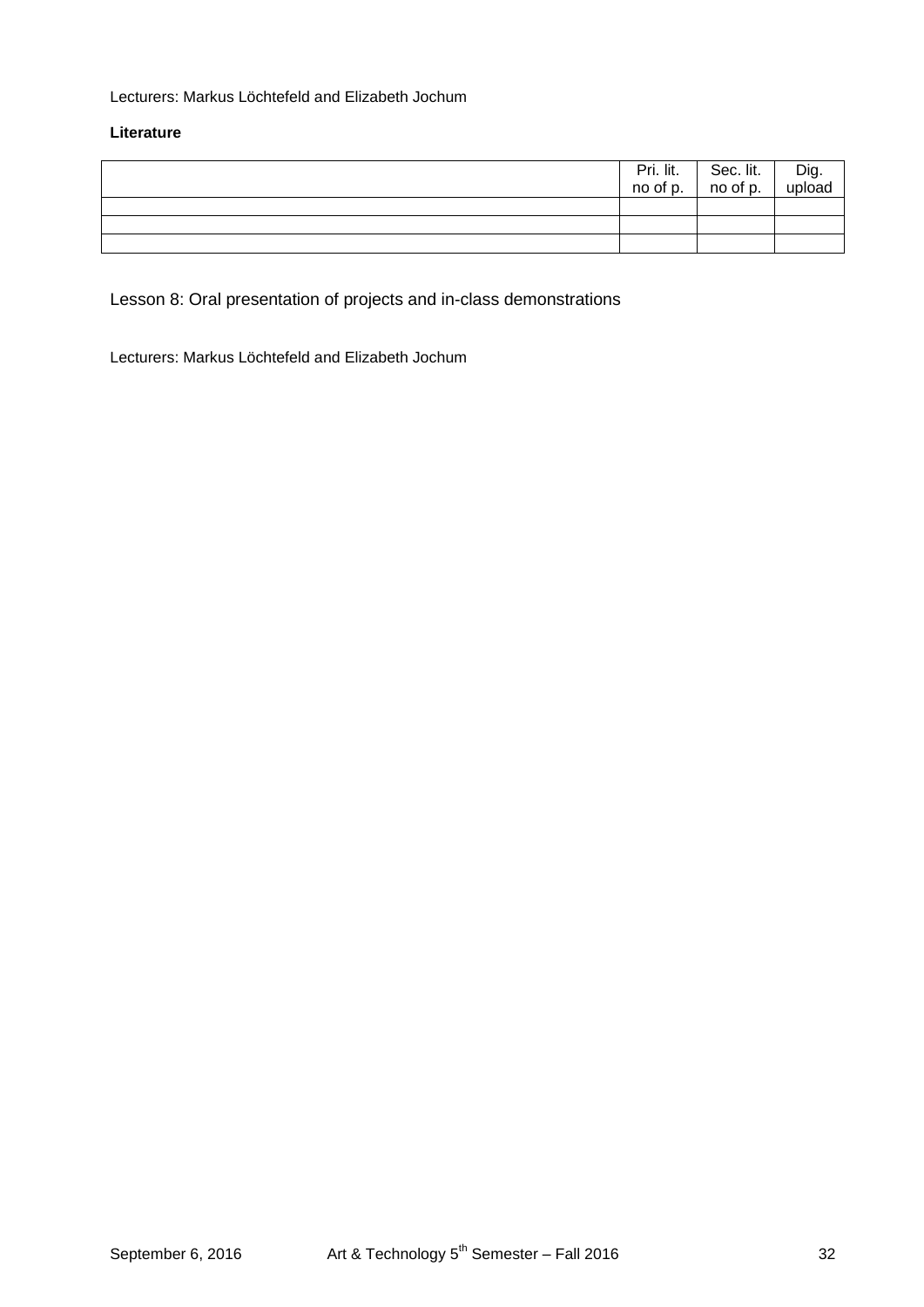## **Module 22: "Electives" (Valgfag)**

## **Location of module:**

 $5^{\text{th}}$  and/or  $6^{\text{th}}$  semester

Credits: 5 ECTS

## **Method of working:**

Individual, or project work in groups

## **Module contents:**

The contents of the module will vary according to the academic profile pursued by the student. The contents will be shaped by the modules chosen by the students from the list offered by the various study programs at the faculties of engineering, science and medicine, social sciences, and humanities. Thus, electives offered may be of the following character and academic contents:

- Mathematics
- Nordic architecture, design and art
- Advanced programming
- Advanced aesthetic theory
- Advanced theory of architecture and design
- Advanced theory of science
- Advanced communication and/or media theory
- Advanced interaction technology
- Rhetoric
- Entrepreneurship and Economics

The Board of Studies must approve electives selected by the students no later than mid-August. In connection with the approval of electives, students must state the academic profile they wish to pursue.

## **General objectives:**

That the students select one or more subjects relevant to their study program, and which may support their specific academic profile and specialization thereof – including any further academic perspective the students may have in relation to possible choice of MA program.

#### Specific objectives:

See the study program regulations of the module in question.

The module is completed with:

## **Examination 22**

The examination will be conducted in accordance with the examination procedure laid down by the Board of Studies in question and the study program regulations of the elective(s)/elective modules in question.

In case the Board of Studies of Art & Technology offers the elective module, the examination is internal, and the following will apply:

Form of examination: c)

The examination is a free assignment, which is evaluated by one examiner and awarded a pass/fail grade.

Number of pages: the written work must not exceed 10 pages.